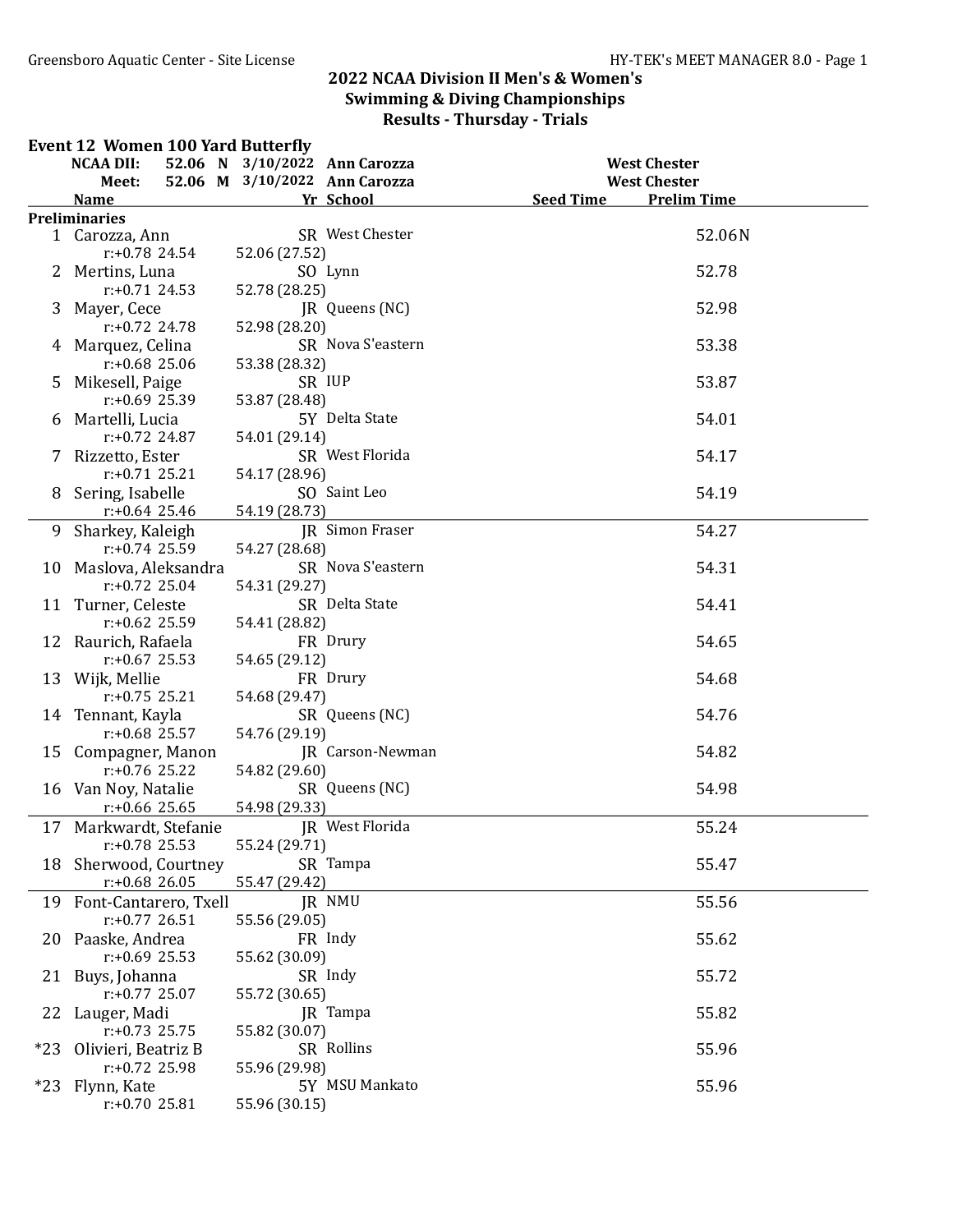# 2022 NCAA Division II Men's & Women's

Swimming & Diving Championships Results - Thursday - Trials

|    |                    | $\kappa$ suns - Thursuay - Triais                  |                  |                    |  |
|----|--------------------|----------------------------------------------------|------------------|--------------------|--|
|    |                    | Preliminaries  (Event 12 Women 100 Yard Butterfly) |                  |                    |  |
|    | <b>Name</b>        | Yr School                                          | <b>Seed Time</b> | <b>Prelim Time</b> |  |
|    | 25 Hayes, Natalie  | SR Emmanuel                                        |                  | 56.00              |  |
|    | $r: +0.67$ 26.25   | 56.00 (29.75)                                      |                  |                    |  |
|    | 26 Barnes, Mady    | SO Tampa                                           |                  | 56.06              |  |
|    | $r: +0.78$ 25.79   | 56.06 (30.27)                                      |                  |                    |  |
|    | 27 Byrd, Madelyn   | SR Delta State                                     |                  | 56.27              |  |
|    | $r: +0.68$ 25.98   | 56.27 (30.29)                                      |                  |                    |  |
| 28 | Winnett, Lexie     | SR Lindenwood                                      |                  | 56.28              |  |
|    | $r: +0.76$ 26.06   | 56.28 (30.22)                                      |                  |                    |  |
| 29 | Wieberg, Mackenzie | 5Y Drury                                           |                  | 56.46              |  |
|    | $r: +0.68$ 25.79   | 56.46 (30.67)                                      |                  |                    |  |
| 30 | Gillan, Sierra     | FR Tampa                                           |                  | 56.51              |  |
|    | $r: +0.74$ 26.40   | 56.51 (30.11)                                      |                  |                    |  |

31 Magierowska, Julia FR Indy 56.96

32 Beckman, Nicole JR MSU Mankato 57.10<br>  $r: +0.69 \t26.55$  57.10 (30.55)

33 Reschko, Anna FR St Cloud St 57.19<br>
57.19 = 57.19 (30.66) 57.19 (30.66)

56.51 (30.11)

57.19 (30.66)

57.10 (30.55)<br>FR St Cloud St

r:+0.72 26.28 56.96 (30.68)

|    | <b>Event 13 Men 100 Yard Butterfly</b> |                                |                     |                    |
|----|----------------------------------------|--------------------------------|---------------------|--------------------|
|    | <b>NCAA DII:</b>                       | 44.32 N 3/14/2019 Marius Kusch |                     | Queens (NC)        |
|    | Meet:                                  | 44.32 M 3/14/2019 Marius Kusch |                     | Queens (NC)        |
|    | <b>Name</b>                            | Yr School                      | <b>Seed Time</b>    | <b>Prelim Time</b> |
|    | <b>Preliminaries</b>                   |                                |                     |                    |
|    | 1 Karacic, Dominik                     | <b>IR</b> Drury                |                     | 46.58              |
|    | $r: +0.72$ 21.31                       | 46.58 (25.27)                  |                     |                    |
|    | Marrugo Montano, Camilo FR Findlay     |                                |                     | 46.72              |
|    | $r: +0.67$ 21.45                       | 46.72 (25.27)                  |                     |                    |
| *3 | Yorke, Kael                            | SR Indy                        |                     | 46.86              |
|    | $r: +0.59$ 21.60                       | 46.86 (25.26)                  |                     |                    |
| *3 | Stollings, Tim                         | <b>IR</b> Findlay              |                     | 46.86              |
|    | $r: +0.61$ 21.57                       | 46.86 (25.29)                  |                     |                    |
|    | 5 Aimable, Steven                      |                                | SR Nova S'eastern   | 46.91              |
|    | $r: +0.63$ 21.83                       | 46.91 (25.08)                  |                     |                    |
| 6  | Lichinsky, Gregg                       | SR McKendree                   |                     | 47.04              |
|    | $r: +0.64$ 21.58                       | 47.04 (25.46)                  |                     |                    |
|    | 7 Dusa, Matej                          | SO Queens (NC)                 |                     | 47.05              |
|    | $r: +0.65$ 21.71                       | 47.05 (25.34)                  |                     |                    |
| 8  | Wolsek, Michael                        | SO Wayne State                 |                     | 47.15              |
|    | $r: +0.60$ 21.81                       | 47.15 (25.34)                  |                     |                    |
| 9  | Bracco, Federico                       | SR Delta State                 |                     | <b>J47.15</b>      |
|    | $r: +0.66$ 21.88                       | 47.15 (25.27)                  |                     |                    |
|    | 10 Swiderski, Bartlomiej               | 5Y Indy                        |                     | 47.37              |
|    | $r: +0.69$ 21.71                       | 47.37 (25.66)                  |                     |                    |
|    | 11 Aizenberg, Daniel                   | JR Florida Tech                |                     | 47.46              |
|    | $r: +0.65$ 21.74                       | 47.46 (25.72)                  |                     |                    |
|    | 12 Dyck, Brandon                       |                                | 5Y Florida Southern | 47.52              |
|    | $r: +0.59$ 22.11                       | 47.52 (25.41)                  |                     |                    |
|    | 13 Bighetti, Nathan                    | SR Drury                       |                     | 47.53              |
|    | $r: +0.66$ 21.95                       | 47.53 (25.58)                  |                     |                    |
|    | 14 Perez, Emilio                       | FR McKendree                   |                     | 47.57              |
|    | $r: +0.65$ 22.12                       | 47.57 (25.45)                  |                     |                    |
|    |                                        |                                |                     |                    |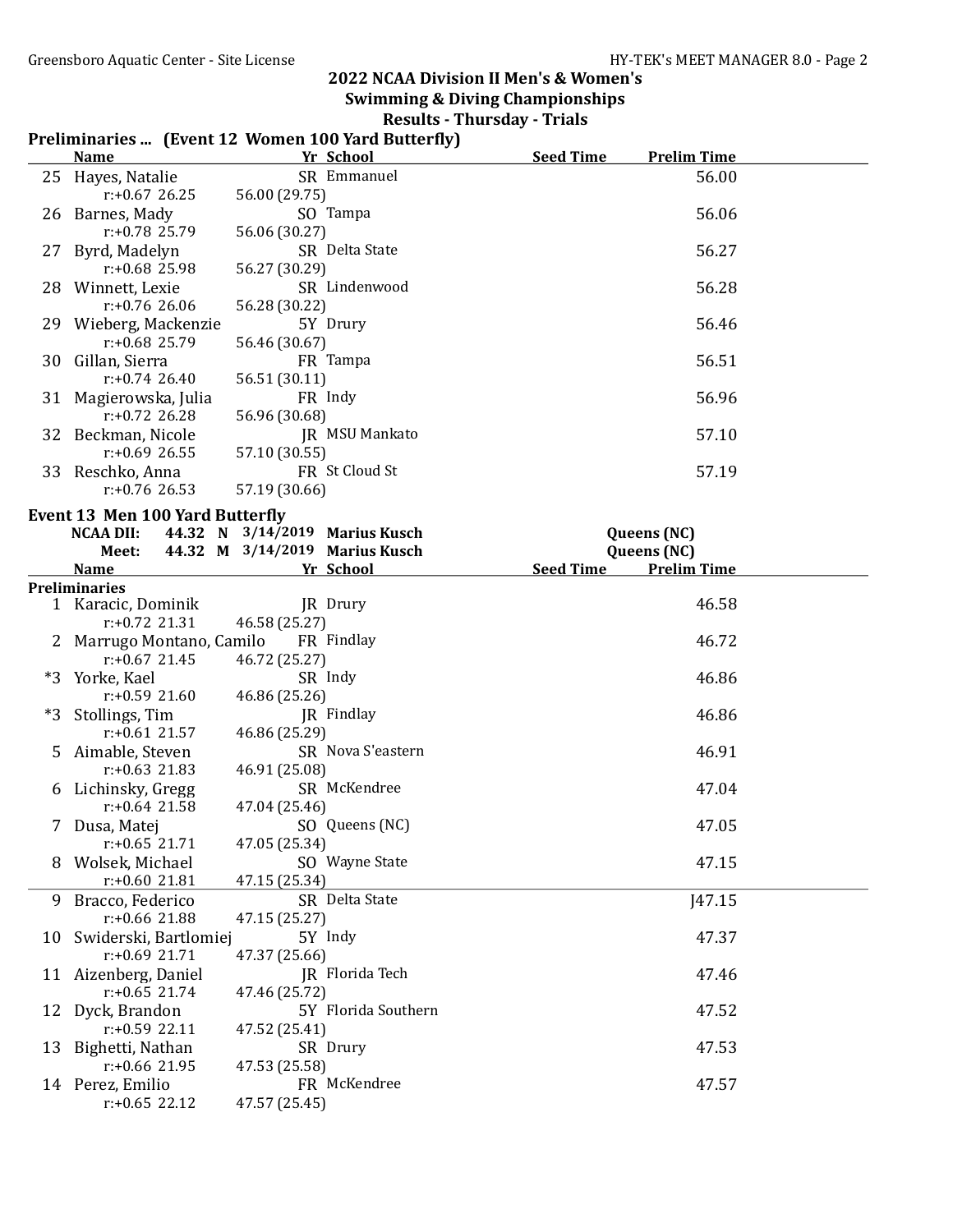|     |                                         | Preliminaries  (Event 13 Men 100 Yard Butterfly) |                  |                    |  |
|-----|-----------------------------------------|--------------------------------------------------|------------------|--------------------|--|
|     | <b>Name</b>                             | Yr School                                        | <b>Seed Time</b> | <b>Prelim Time</b> |  |
|     | 15 Bauch, Alexander<br>$r: +0.63$ 21.68 | FR Queens (NC)<br>47.68 (26.00)                  |                  | 47.68              |  |
|     | 16 Schroer, Tucker                      | JR Delta State                                   |                  | 47.73              |  |
|     | $r: +0.59$ 21.60                        | 47.73 (26.13)                                    |                  |                    |  |
|     | 17 Zapata, Felipe                       | JR Drury                                         |                  | 47.80              |  |
|     | r:+0.66 22.44                           | 47.80 (25.36)                                    |                  |                    |  |
|     | 18 Lustig, Jack                         | FR McKendree                                     |                  | 47.88              |  |
|     | $r: +0.69$ 22.32                        | 47.88 (25.56)                                    |                  |                    |  |
|     | 19 Wahby, Ahmed                         | 5Y Drury                                         |                  | 47.89              |  |
|     | $r: +0.69$ 22.02                        | 47.89 (25.87)                                    |                  |                    |  |
|     | 20 Pinckney, Jase                       | SO Henderson St.                                 |                  | 47.93              |  |
|     | $r: +0.71$ 22.33                        | 47.93 (25.60)                                    |                  |                    |  |
|     | 21 Kwasny, Jakub                        | SO Saint Leo                                     |                  | 48.02              |  |
|     | $r: +0.69$ 22.49                        | 48.02 (25.53)                                    |                  |                    |  |
|     | 22 Lenuza, Nicolas                      | SO Carson-Newman                                 |                  | 48.15              |  |
|     | $r: +0.69$ 22.02                        | 48.15 (26.13)                                    |                  |                    |  |
|     | 23 Antonon Rodriguez, Victor            | 5Y Indy                                          |                  | 48.17              |  |
|     | $r: +0.64$ 22.04                        | 48.17 (26.13)                                    |                  |                    |  |
|     | 24 Vanwanzeele, Jackson                 | SO Indy                                          |                  | 48.29              |  |
|     | $r: +0.71$ 22.88                        | 48.29 (25.41)                                    |                  |                    |  |
|     | 25 Carey, DaVante                       | JR McKendree                                     |                  | 48.32              |  |
|     | $r: +0.54$ 21.93                        | 48.32 (26.39)                                    |                  |                    |  |
|     | 26 Silva, Joao                          | JR Indy                                          |                  | 48.35              |  |
|     | $r: +0.61$ 22.17                        | 48.35 (26.18)                                    |                  |                    |  |
|     | 27 Urbanek, Dejan                       | FR Colorado Mesa                                 |                  | 48.42              |  |
|     | $r: +0.72$ 22.35                        | 48.42 (26.07)                                    |                  |                    |  |
|     | 28 Smyre, Alex                          | FR Wingate                                       |                  | 48.52              |  |
|     | $r: +0.67$ 22.50                        | 48.52 (26.02)                                    |                  |                    |  |
|     | 29 Miller, Alex                         | <b>JR</b> Delta State                            |                  | 48.72              |  |
|     | $r: +0.67$ 22.45                        | 48.72 (26.27)                                    |                  |                    |  |
|     | 30 Saura Armengol, Oscar                | 5Y Grand Valley                                  |                  | 48.78              |  |
|     | $r: +0.71$ 22.56                        | 48.78 (26.22)                                    |                  |                    |  |
|     | 31 Traylor, Carson                      | JR Delta State                                   |                  | 48.82              |  |
|     | $r: +0.59$ 22.72                        | 48.82 (26.10)                                    |                  |                    |  |
|     | 32 Clancy, Noah                         | SO Missouri S & T                                |                  | 48.83              |  |
|     | $r: +0.61$ 22.68                        | 48.83 (26.15)<br>FR McKendree                    |                  |                    |  |
|     | 33 Rozenek, Patryk<br>$r: +0.75$ 22.69  | 48.85 (26.16)                                    |                  | 48.85              |  |
|     | 34 Cvetko, Luka                         | <b>IR</b> Wayne State                            |                  | 48.94              |  |
|     | $r: +0.65$ 22.74                        | 48.94 (26.20)                                    |                  |                    |  |
|     | 35 Bernotti, Miguel                     | 5Y Florida Southern                              |                  | 49.03              |  |
|     | $r: +0.60$ 23.08                        | 49.03 (25.95)                                    |                  |                    |  |
|     | 36 Burroughs, Charles                   | JR Mines                                         |                  | 49.32              |  |
|     | $r: +0.72$ 23.07                        | 49.32 (26.25)                                    |                  |                    |  |
| 37. | Ozkul, Berk                             | SO Delta State                                   |                  | 49.34              |  |
|     | $r: +0.66$ 22.54                        | 49.34 (26.80)                                    |                  |                    |  |
| 38. | Austin, Lane                            | SR Colorado Mesa                                 |                  | 49.65              |  |
|     | $r: +0.69$ 22.65                        | 49.65 (27.00)                                    |                  |                    |  |
|     | 39 Borin, Pedro                         | FR Augustana                                     |                  | 49.87              |  |
|     | $r: +0.68$ 23.31                        | 49.87 (26.56)                                    |                  |                    |  |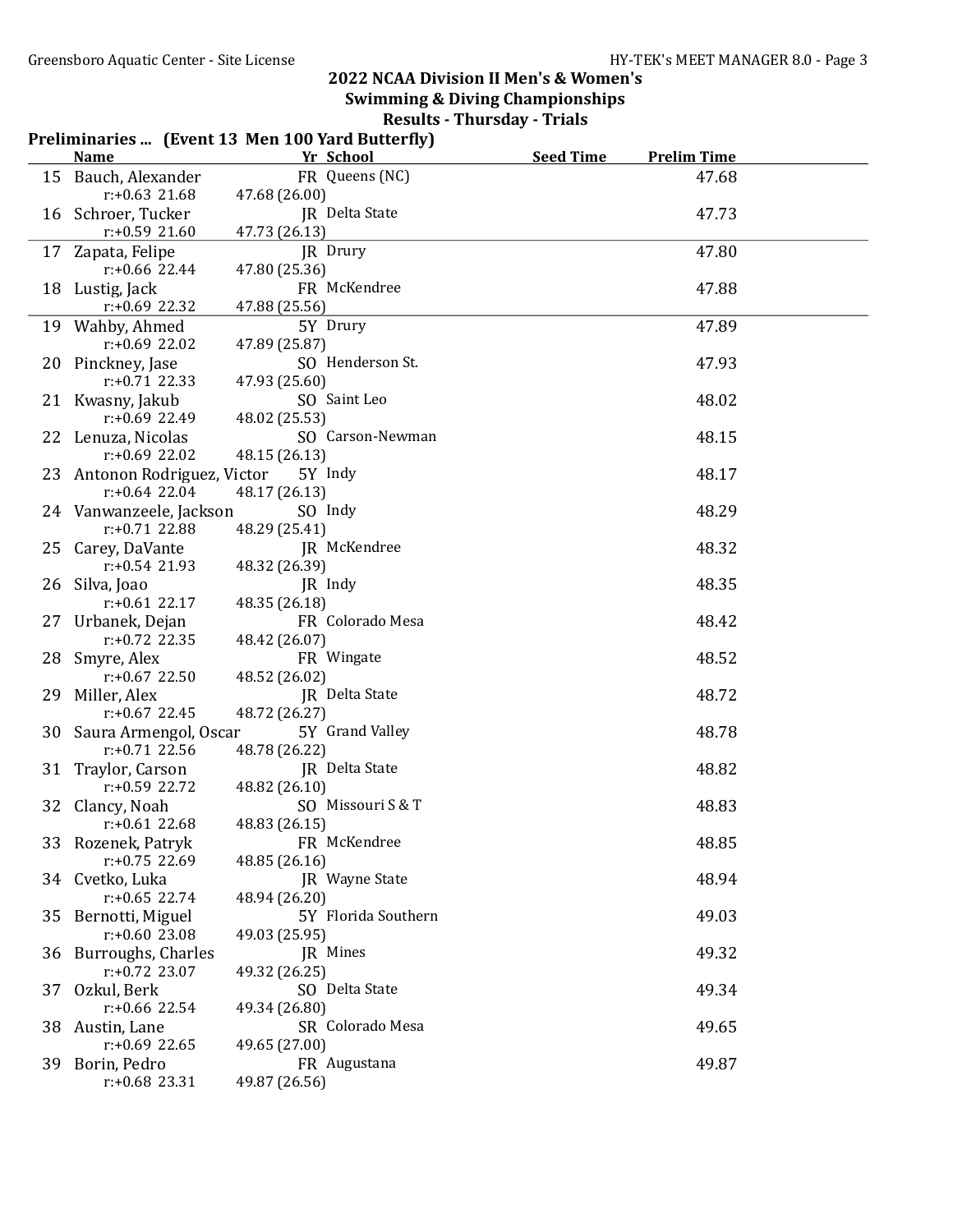#### Event 14 Women 400 Yard IM NCAA DII: 4:08.56 N 3/10/2016 Patri Castro Ortega Queens (NC) Meet: 4:08.56 M 3/10/2016 Patri Castro Ortega (NC) Name **Seed Time** Prelim Time **Yr School** Seed Time Prelim Time **Preliminaries** 1 Van Jaarsveld, Marizel 5Y Indy 58 1990 120 120 120 120 121 13.55 r:+0.66 27.41 58.82 (31.41) 1:32.11 (33.29) 2:05.40 (33.29) 2:41.17 (35.77) 3:17.06 (35.89) 3:48.46 (31.40) 4:18.55 (30.09) 2 Lowy, May **FR Nova S'eastern** 4:19.28 r:+0.65 27.35 58.74 (31.39) 1:31.92 (33.18) 2:03.89 (31.97) 2:41.49 (37.60) 3:19.24 (37.75) 3:49.69 (30.45) 4:19.28 (29.59) 3 Cross, Bec SR Drury 3 Cross, 88 r:+0.78 27.57 59.16 (31.59) 1:32.65 (33.49) 2:05.49 (32.84) 2:42.74 (37.25) 3:20.29 (37.55) 3:50.72 (30.43) 4:19.46 (28.74) 4 Gomez Espinosa, Andrea FR Indy 4:19.70 r:+0.76 27.62 59.49 (31.87) 1:32.80 (33.31) 2:04.42 (31.62) 2:41.78 (37.36) 3:19.69 (37.91) 3:50.29 (30.60) 4:19.70 (29.41) 5 Best, Savanna SR Nova S'eastern 4:20.74 r:+0.73 26.87 58.31 (31.44) 1:32.81 (34.50) 2:06.15 (33.34) 2:42.08 (35.93) 3:18.54 (36.46) 3:50.12 (31.58) 4:20.74 (30.62) 6 Wood, Lyssa SO Lindenwood 4:20.97 r:+0.81 27.70 59.40 (31.70) 1:32.82 (33.42) 2:05.80 (32.98) 2:43.41 (37.61) 3:21.96 (38.55) 3:52.39 (30.43) 4:20.97 (28.58) 7 Borgenheimer, Lily SR Colorado Mesa 4:21.25 r:+0.68 28.13 1:00.01 (31.88) 1:35.44 (35.43) 2:09.79 (34.35) 2:45.25 (35.46) 3:21.09 (35.84) 3:51.29 (30.20) 4:21.25 (29.96) 8 Loewen, Kennedy SR Simon Fraser 4:21.79 r:+0.67 27.04 58.20 (31.16) 1:31.23 (33.03) 2:03.25 (32.02) 2:40.85 (37.60) 3:19.62 (38.77) 3:51.69 (32.07) 4:21.79 (30.10) 9 Andersson, Tova FR Queens (NC) 4:21.81 r:+0.70 27.12 59.35 (32.23) 1:32.65 (33.30) 2:05.56 (32.91) 2:42.47 (36.91) 3:21.08 (38.61) 3:52.00 (30.92) 4:21.81 (29.81) 10 Jensen, Cecilie 5Y Carson-Newman 4:22.65 r:+0.74 27.11 57.83 (30.72) 1:31.54 (33.71) 2:04.52 (32.98) 2:41.35 (36.83) 3:19.24 (37.89) 3:50.80 (31.56) 4:22.65 (31.85) 11 Brennan, Savannah 5Y Florida Tech 4:23.25 r:+0.73 27.90 59.91 (32.01) 1:34.37 (34.46) 2:09.00 (34.63) 2:45.32 (36.32) 3:22.41 (37.09) 3:52.94 (30.53) 4:23.25 (30.31) 12 Leech, Mia 61 – FR Queens (NC) 61 – 623.41 r:+0.77 26.66 56.83 (30.17) 1:30.34 (33.51) 2:03.73 (33.39) 2:41.67 (37.94) 3:21.09 (39.42) 3:52.78 (31.69) 4:23.41 (30.63) 13 Conover, Claire FR Drury FR Drury 4:23.42 r:+0.64 28.29 1:00.42 (32.13) 1:35.72 (35.30) 2:10.40 (34.68) 2:45.67 (35.27) 3:21.90 (36.23) 3:53.82 (31.92) 4:23.42 (29.60) 14 Billings, Heidi FR NMU<br>r:+0.65 27.51 59.30 (31.79) 1:32.54 (33.24) 2:04.44 (31.90) 4:24.15  $r: +0.65$  27.51 59.30 (31.79) 1:32.54 (33.24) 2:42.72 (38.28) 3:21.95 (39.23) 3:53.72 (31.77) 4:24.15 (30.43) 15 McCoy, Katie SR Indy 4:24.17 r:+0.61 27.18 59.15 (31.97) 1:31.35 (32.20) 2:03.33 (31.98) 2:42.09 (38.76) 3:21.73 (39.64) 3:53.40 (31.67) 4:24.17 (30.77) 16 Bjoernholdt, Emma SO Saint Leo 4:24.30 r:+0.67 27.68 59.11 (31.43) 1:34.68 (35.57) 2:09.32 (34.64) 2:45.80 (36.48) 3:23.19 (37.39) 3:53.80 (30.61) 4:24.30 (30.50)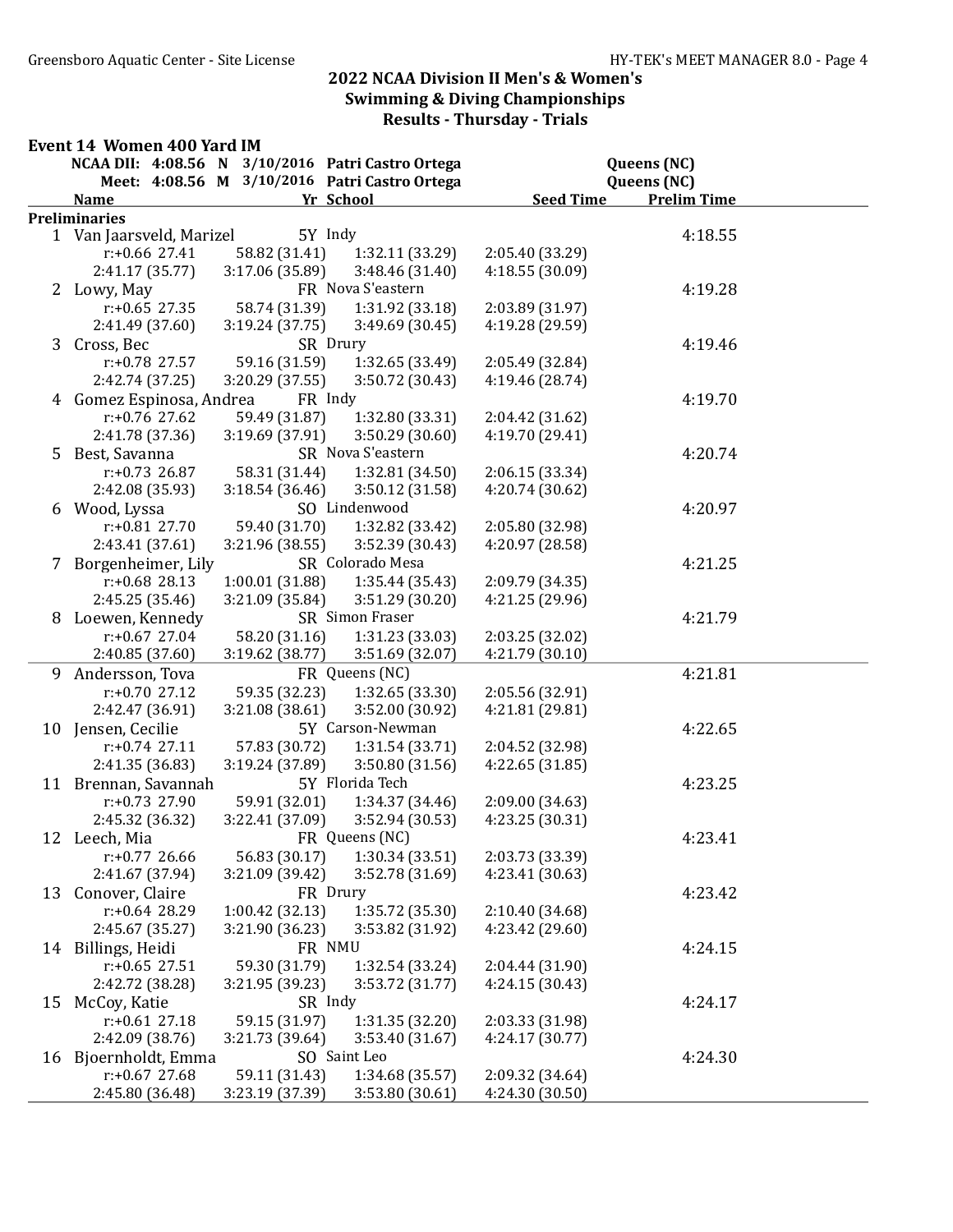|    | Preliminaries  (Event 14 Women 400 Yard IM)<br><b>Name</b> | Yr School                  |                       | <b>Seed Time</b> | <b>Prelim Time</b> |  |
|----|------------------------------------------------------------|----------------------------|-----------------------|------------------|--------------------|--|
|    | 17 Beagle, Taylor                                          |                            | 5Y Augustana          |                  | 4:24.48            |  |
|    | r:+0.79 28.82                                              | 1:00.94(32.12)             | 1:35.43 (34.49)       | 2:09.38 (33.95)  |                    |  |
|    | 2:46.43 (37.05)                                            | 3:24.23 (37.80)            | 3:54.84 (30.61)       | 4:24.48 (29.64)  |                    |  |
|    | 18 Duncan, Aurora                                          | FR Drury                   |                       |                  | 4:25.02            |  |
|    | $r: +0.71$ 27.61                                           | 59.08 (31.47)              | 1:32.63 (33.55)       | 2:05.89 (33.26)  |                    |  |
|    | 2:44.48 (38.59)                                            | 3:23.34 (38.86)            | 3:54.57 (31.23)       | 4:25.02 (30.45)  |                    |  |
|    | 19 Machado, Luisa                                          | SO Drury                   |                       |                  | 4:25.05            |  |
|    | $r: +0.82$ 28.14                                           | 1:00.34 (32.20)            | 1:34.62 (34.28)       | 2:07.74(33.12)   |                    |  |
|    | 2:44.15 (36.41)                                            | 3:21.30(37.15)             | 3:53.76 (32.46)       | 4:25.05 (31.29)  |                    |  |
|    | 20 Hellenschmidt, Jana                                     |                            | JR Lindenwood         |                  | 4:25.63            |  |
|    | r:+0.75 28.09                                              | 1:00.46 (32.37)            | 1:34.17 (33.71)       | 2:08.16 (33.99)  |                    |  |
|    | 2:46.85 (38.69)                                            | 3:25.94 (39.09)            | 3:56.40 (30.46)       | 4:25.63 (29.23)  |                    |  |
|    | 21 Alves, Larissa                                          | SO Lewis                   |                       |                  | 4:25.67            |  |
|    | r:+0.68 28.04                                              | 1:01.07(33.03)             | 1:34.57 (33.50)       | 2:07.44 (32.87)  |                    |  |
|    | 2:46.00 (38.56)                                            | 3:24.96 (38.96)            | 3:55.85 (30.89)       | 4:25.67 (29.82)  |                    |  |
| 22 | Sanocki, Lily                                              |                            | JR Wingate            |                  | 4:25.86            |  |
|    | r:+0.68 28.39                                              | 1:00.60(32.21)             | 1:35.51 (34.91)       | 2:09.83 (34.32)  |                    |  |
|    | 2:46.96 (37.13)                                            | 3:23.92 (36.96)            | 3:55.53(31.61)        | 4:25.86 (30.33)  |                    |  |
|    | 23 Dixon, Hallie                                           |                            | SR McKendree          |                  | 4:26.18            |  |
|    | r:+0.81 28.49                                              | 1:00.97 (32.48)            | 1:35.40 (34.43)       | 2:08.76 (33.36)  |                    |  |
|    | 2:46.90 (38.14)                                            | 3:25.27(38.37)             | 3:56.41(31.14)        | 4:26.18 (29.77)  |                    |  |
|    | 24 Gerhart, Sophie                                         |                            | SO West Chester       |                  | 4:26.59            |  |
|    | $r: +0.73$ 27.64                                           | 59.32 (31.68)              | 1:34.05 (34.73)       | 2:08.96 (34.91)  |                    |  |
|    | 2:47.19 (38.23)                                            | 3:26.39 (39.20)            | 3:56.85(30.46)        | 4:26.59 (29.74)  |                    |  |
|    | 25 Parks, Cheyenne                                         |                            | JR Oklahoma Christian |                  | 4:26.75            |  |
|    | $r: +0.74$ 27.14                                           | 58.72 (31.58)              | 1:32.30 (33.58)       | 2:04.45(32.15)   |                    |  |
|    | 2:44.55(40.10)                                             | 3:25.23 (40.68)            | 3:56.99 (31.76)       | 4:26.75 (29.76)  |                    |  |
|    | 26 Foster, Hannah                                          |                            | SR Queens (NC)        |                  | 4:26.90            |  |
|    | $r: +0.61$ 27.38                                           | 59.26 (31.88)              | 1:34.03 (34.77)       | 2:08.27 (34.24)  |                    |  |
|    | 2:46.59 (38.32)                                            | 3:25.11 (38.52)            | 3:56.68 (31.57)       | 4:26.90 (30.22)  |                    |  |
| 27 | Ginn, Meredith                                             |                            | SR Carson-Newman      |                  | 4:27.02            |  |
|    | $r: +0.68$ 28.17                                           | 1:01.15 (32.98)            | 1:35.79 (34.64)       | 2:09.17 (33.38)  |                    |  |
|    | 2:46.31 (37.14)                                            | 3:24.20 (37.89)            | 3:55.89 (31.69)       | 4:27.02 (31.13)  |                    |  |
|    | 28 Danieli, Yael                                           |                            | SR West Florida       |                  | 4:27.21            |  |
|    | r:+0.75 28.89                                              | 1:01.25(32.36)             | 1:35.09 (33.84)       | 2:07.98 (32.89)  |                    |  |
|    | 2:46.23 (38.25)                                            | 3:24.92 (38.69)            | 3:56.23 (31.31)       | 4:27.21 (30.98)  |                    |  |
|    | 29 Weber, Allison                                          | SR Drury                   |                       |                  | 4:28.00            |  |
|    | $r: +0.7028.10$                                            | 1:00.01(31.91)             | 1:34.74 (34.73)       | 2:08.33 (33.59)  |                    |  |
|    | 2:46.53 (38.20)                                            | 3:25.22 (38.69)            | 3:56.98 (31.76)       | 4:28.00 (31.02)  |                    |  |
| 30 | Jung, Maike                                                |                            | FR Queens (NC)        |                  | 4:28.36            |  |
|    | r:+0.68 27.88                                              | 1:00.00(32.12)             | 1:36.62 (36.62)       | 2:12.38 (35.76)  |                    |  |
|    | 2:48.05 (35.67)                                            | 3:25.62 (37.57)            | 3:57.89 (32.27)       | 4:28.36 (30.47)  |                    |  |
|    | 31 Brown, Davy                                             |                            | JR Colorado Mesa      |                  | 4:28.58            |  |
|    | r:+0.79 28.75                                              | 1:01.52 (32.77)            | 1:35.62(34.10)        | 2:09.08 (33.46)  |                    |  |
|    |                                                            |                            |                       |                  |                    |  |
| 32 | 2:48.08 (39.00)<br>Colti Dumitrescu, Emilia                | 3:27.37 (39.29)<br>JR Indy | 3:58.52(31.15)        | 4:28.58 (30.06)  | 4:28.97            |  |
|    | $r: +0.79$ 28.43                                           |                            |                       |                  |                    |  |
|    |                                                            | 1:00.71 (32.28)            | 1:34.79 (34.08)       | 2:07.81 (33.02)  |                    |  |
|    | 2:47.43 (39.62)                                            | 3:28.19 (40.76)            | 3:59.45(31.26)        | 4:28.97 (29.52)  |                    |  |
|    | 33 Peck, Emily                                             |                            | SO Florida Southern   |                  | 4:29.40            |  |
|    | $r: +0.66$ 28.31                                           | 1:00.76(32.45)             | 1:34.95 (34.19)       | 2:08.61(33.66)   |                    |  |
|    | 2:46.09 (37.48)                                            | 3:24.47 (38.38)            | 3:57.79 (33.32)       | 4:29.40 (31.61)  |                    |  |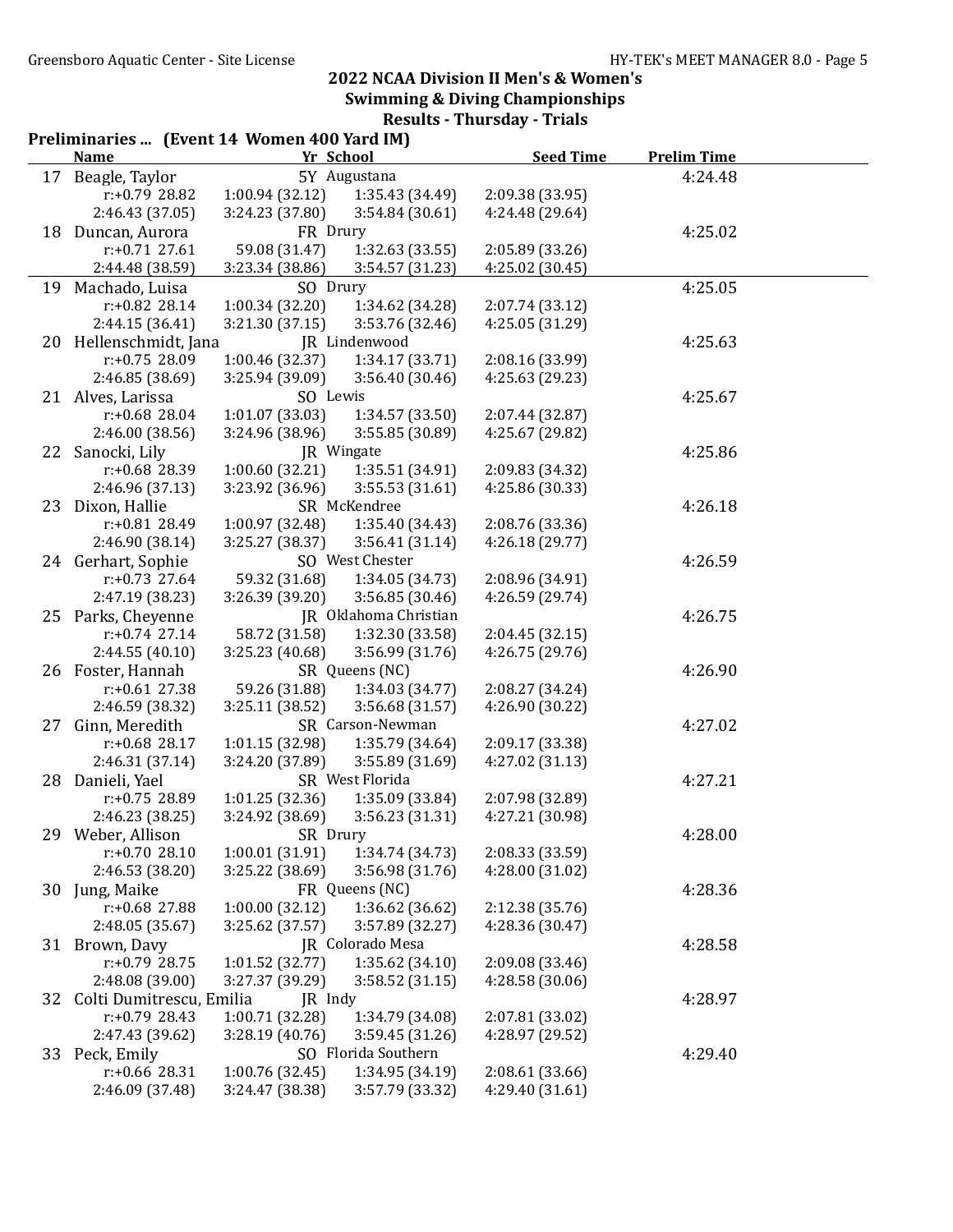| <b>Seed Time</b><br><b>Prelim Time</b><br><b>Name</b><br>Yr School<br>34 Johnson, Rachel<br>SR IUP<br>4:29.45<br>1:01.16(32.51)<br>$r: +0.72$ 28.65<br>1:37.50 (36.34)<br>2:12.56 (35.06)<br>2:48.80 (36.24)<br>3:25.81 (37.01)<br>4:29.45 (30.97)<br>3:58.48 (32.67) |  |
|-----------------------------------------------------------------------------------------------------------------------------------------------------------------------------------------------------------------------------------------------------------------------|--|
|                                                                                                                                                                                                                                                                       |  |
|                                                                                                                                                                                                                                                                       |  |
|                                                                                                                                                                                                                                                                       |  |
|                                                                                                                                                                                                                                                                       |  |
| JR Indy<br>35 Dubcakova, Karolina<br>4:30.09                                                                                                                                                                                                                          |  |
| 1:02.44(33.79)<br>1:37.52 (35.08)<br>$r: +0.77$ 28.65<br>2:11.60 (34.08)                                                                                                                                                                                              |  |
| 2:49.47 (37.87)<br>4:00.09 (32.01)<br>4:30.09 (30.00)<br>3:28.08 (38.61)                                                                                                                                                                                              |  |
| 36 Laurich, Samantha<br>SR Grand Valley<br>4:30.25                                                                                                                                                                                                                    |  |
| $r: +0.75$ 27.92<br>1:00.39 (32.47)<br>1:34.47 (34.08)<br>2:08.91 (34.44)                                                                                                                                                                                             |  |
| 4:30.25 (32.26)<br>2:46.52 (37.61)<br>3:25.07 (38.55)<br>3:57.99 (32.92)                                                                                                                                                                                              |  |
| FR Nova S'eastern<br>Shiff, Neta<br>4:30.28<br>37                                                                                                                                                                                                                     |  |
| $r: +0.79$ 28.72<br>1:01.45 (32.73)<br>1:36.89 (35.44)<br>2:11.00(34.11)                                                                                                                                                                                              |  |
| 3:29.42 (39.18)<br>4:30.28 (29.67)<br>2:50.24 (39.24)<br>4:00.61(31.19)                                                                                                                                                                                               |  |
| SO Tampa<br>38 Hunt, Paige<br>4:30.38                                                                                                                                                                                                                                 |  |
| 1:00.86 (32.98)<br>1:36.17(35.31)<br>r:+0.79 27.88<br>2:11.91 (35.74)                                                                                                                                                                                                 |  |
| 3:27.15(38.82)<br>3:59.10 (31.95)<br>4:30.38 (31.28)<br>2:48.33 (36.42)                                                                                                                                                                                               |  |
| FR Florida Southern<br>39 Miles, Olivia<br>4:32.96                                                                                                                                                                                                                    |  |
| $r: +0.77$ 29.23<br>1:02.30(33.07)<br>1:37.78 (35.48)<br>2:11.79 (34.01)                                                                                                                                                                                              |  |
| 2:51.65 (39.86)<br>3:31.35 (39.70)<br>4:02.83 (31.48)<br>4:32.96 (30.13)                                                                                                                                                                                              |  |
| JR Lenoir-Rhyne<br>40 Boernigen, Lisa<br>4:35.63                                                                                                                                                                                                                      |  |
| $r: +0.75$ 27.73<br>1:00.21 (32.48)<br>1:35.49 (35.28)                                                                                                                                                                                                                |  |
| 2:11.25 (35.76)                                                                                                                                                                                                                                                       |  |
| 2:49.97 (38.72)<br>4:35.63 (31.81)<br>3:30.54(40.57)<br>4:03.82 (33.28)                                                                                                                                                                                               |  |
| Kinnard, Amelia<br>JR Colorado Mesa<br><b>DFS</b>                                                                                                                                                                                                                     |  |
| Event 15 Men 400 Yard IM                                                                                                                                                                                                                                              |  |
| NCAA DII: 3:43.84 N 3/12/2015 Nick Arakelian<br>Queens (NC)                                                                                                                                                                                                           |  |
| Meet: 3:43.84 M 3/12/2015 Nick Arakelian<br>Queens (NC)                                                                                                                                                                                                               |  |
| Yr School<br><b>Seed Time</b><br><b>Prelim Time</b><br><b>Name</b>                                                                                                                                                                                                    |  |
| <b>Preliminaries</b>                                                                                                                                                                                                                                                  |  |
| SR Simon Fraser<br>3:48.14<br>1 Gagne, Collyn                                                                                                                                                                                                                         |  |
| $r: +0.66$ 24.38<br>51.74 (27.36)<br>1:20.74 (29.00)<br>1:49.11 (28.37)                                                                                                                                                                                               |  |
| 2:53.89(32.49)<br>2:21.40 (32.29)<br>3:21.75 (27.86)<br>3:48.14 (26.39)                                                                                                                                                                                               |  |
| FR Indy<br>2 Buessing, Cedric<br>3:49.41                                                                                                                                                                                                                              |  |
| $r: +0.71$ 24.58<br>53.33 (28.75)<br>1:22.61 (29.28)<br>1:51.15(28.54)                                                                                                                                                                                                |  |
| 2:24.09 (32.94)<br>2:56.91(32.82)<br>3:24.02(27.11)<br>3:49.41 (25.39)                                                                                                                                                                                                |  |
| SR Nova S'eastern<br>Baxter, Jarryd<br>3:49.46<br>3                                                                                                                                                                                                                   |  |
| $r: +0.64$ 23.74<br>51.66 (27.92)<br>1:20.29(28.63)<br>1:48.37 (28.08)                                                                                                                                                                                                |  |
| 2:21.22 (32.85)<br>2:54.95 (33.73) 3:22.64 (27.69)<br>3:49.46 (26.82)                                                                                                                                                                                                 |  |
| 3:50.34<br>SR Queens (NC)<br>4 Hegazy, Mohamed                                                                                                                                                                                                                        |  |
| $r: +0.72$ 24.51<br>52.42 (27.91)<br>1:21.87 (29.45)<br>1:50.67 (28.80)                                                                                                                                                                                               |  |
| 2:23.05 (32.38)<br>3:50.34 (26.38)<br>2:56.45 (33.40)<br>3:23.96 (27.51)                                                                                                                                                                                              |  |
| $5^{\circ}$<br>Kapocius, Erikas<br>3:50.93<br>JR NMU                                                                                                                                                                                                                  |  |
| 52.14 (28.00)<br>$r: +0.60$ 24.14<br>1:21.60 (29.46)<br>1:50.68 (29.08)                                                                                                                                                                                               |  |
| 2:23.47 (32.79)<br>2:56.53 (33.06)<br>3:24.18 (27.65)<br>3:50.93 (26.75)                                                                                                                                                                                              |  |
| Plasil, Yannick<br>SO Queens (NC)<br>3:50.95<br>6                                                                                                                                                                                                                     |  |
| $r: +0.62$ 23.35<br>50.77 (27.42)<br>1:20.69 (29.92)<br>1:50.26 (29.57)                                                                                                                                                                                               |  |
| 2:56.85 (33.27)<br>3:24.69 (27.84)<br>3:50.95 (26.26)<br>2:23.58 (33.32)                                                                                                                                                                                              |  |
| SO Queens (NC)<br>Marz, Andreas<br>3:52.29<br>7                                                                                                                                                                                                                       |  |
| $r: +0.63$ 23.87<br>51.93 (28.06)<br>1:20.57(28.64)<br>1:48.46 (27.89)                                                                                                                                                                                                |  |
| 3:52.29 (28.11)<br>2:21.48 (33.02)<br>2:55.42 (33.94)<br>3:24.18(28.76)                                                                                                                                                                                               |  |
| SR Grand Valley<br>Hawkins, Keegan<br>3:52.73<br>8                                                                                                                                                                                                                    |  |
| 1:22.75 (31.41)<br>$r: +0.67$ 24.08<br>51.34 (27.26)<br>1:53.90(31.15)                                                                                                                                                                                                |  |
| 2:25.91 (32.01)<br>3:26.24 (28.03)<br>2:58.21 (32.30)<br>3:52.73 (26.49)                                                                                                                                                                                              |  |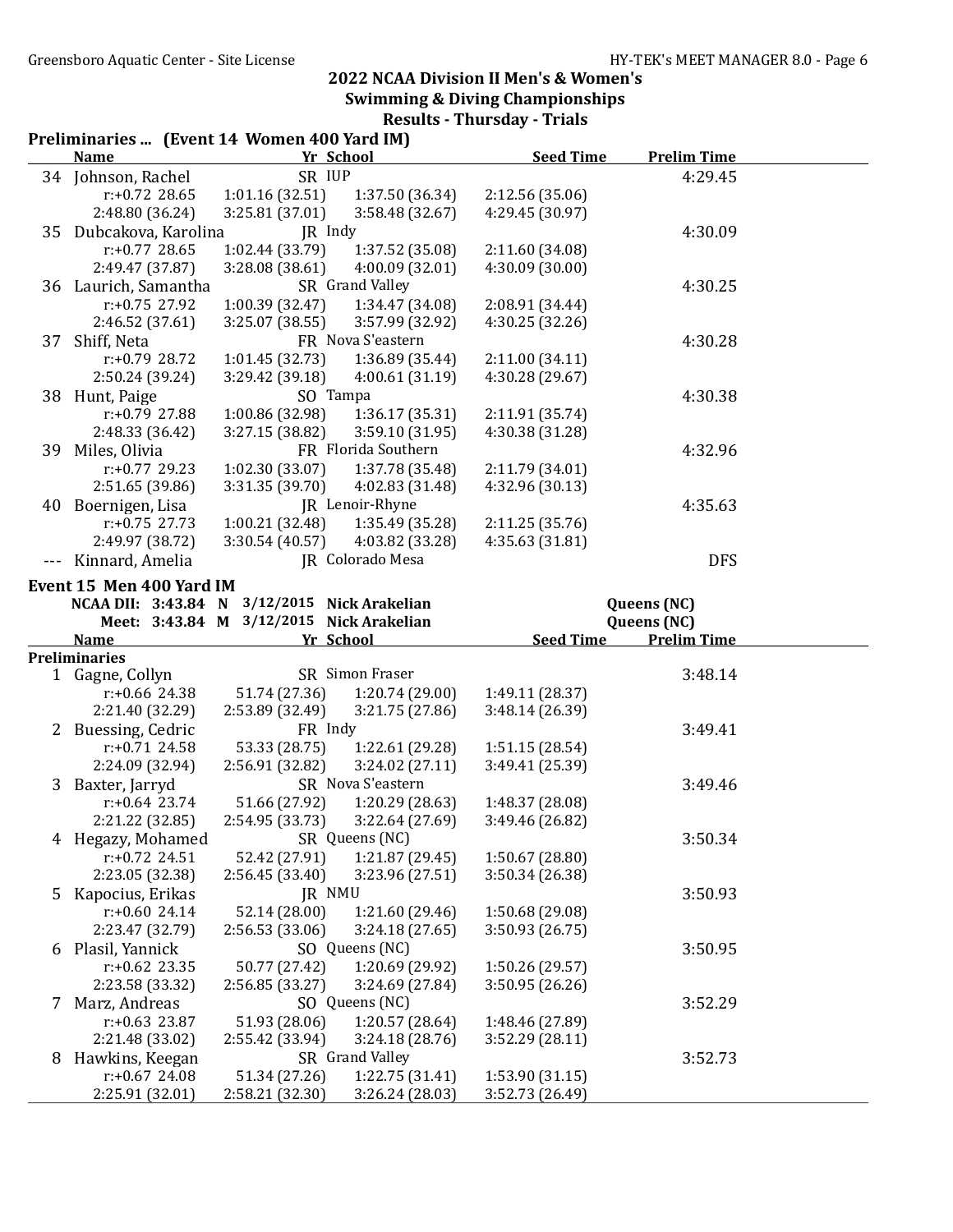|    | Preliminaries  (Event 15 Men 400 Yard IM)<br><b>Name</b> | Yr School                        |                   | <b>Seed Time</b> | <b>Prelim Time</b> |  |
|----|----------------------------------------------------------|----------------------------------|-------------------|------------------|--------------------|--|
| 9  | Mateos-Mongelos, Matheo                                  |                                  | SO Lindenwood     |                  | 3:52.82            |  |
|    | $r: +0.67$ 24.49                                         | 52.75 (28.26)                    | 1:22.88 (30.13)   | 1:52.97 (30.09)  |                    |  |
|    | 2:26.57 (33.60)                                          | 2:59.91 (33.34)                  | 3:27.06(27.15)    | 3:52.82 (25.76)  |                    |  |
| 10 | Huffman, Andy                                            |                                  | SR Missouri S & T |                  | 3:52.97            |  |
|    | $r: +0.65$ 24.47                                         | 52.30 (27.83)                    | 1:23.67 (31.37)   | 1:54.60 (30.93)  |                    |  |
|    | 2:26.55 (31.95)                                          | 2:58.57 (32.02)                  | 3:26.05 (27.48)   | 3:52.97 (26.92)  |                    |  |
|    | 11 Delkeskamp, Jan                                       |                                  | SR Queens (NC)    |                  | 3:53.04            |  |
|    | $r: +0.65$ 24.22                                         | 52.21 (27.99)                    | 1:22.90 (30.69)   | 1:53.73 (30.83)  |                    |  |
|    | 2:25.46 (31.73)                                          | 2:58.04 (32.58)                  | 3:26.41 (28.37)   | 3:53.04 (26.63)  |                    |  |
|    | 12 Hohm, Spencer                                         |                                  | SR Nova S'eastern |                  | 3:53.64            |  |
|    | $r: +0.62$ 24.19                                         | 52.39 (28.20)                    | 1:22.39 (30.00)   | 1:52.06 (29.67)  |                    |  |
|    | 2:25.25 (33.19)                                          | 2:59.00 (33.75)                  | 3:26.86 (27.86)   | 3:53.64 (26.78)  |                    |  |
|    | 13 McRea, Micah                                          |                                  | JR Lenoir-Rhyne   |                  | 3:55.05            |  |
|    | $r: +0.65$ 24.97                                         | 52.91 (27.94)                    | 1:23.19 (30.28)   | 1:53.35(30.16)   |                    |  |
|    | 2:26.12 (32.77)                                          | 2:59.49 (33.37)                  | 3:27.52 (28.03)   | 3:55.05 (27.53)  |                    |  |
|    | 14 Rodriguez, Andrew                                     | SR Drury                         |                   |                  | 3:55.50            |  |
|    | $r: +0.67$ 24.25                                         | 52.29 (28.04)                    | 1:22.49 (30.20)   | 1:51.39 (28.90)  |                    |  |
|    | 2:24.82 (33.43)                                          | 2:58.62 (33.80)                  | 3:27.62 (29.00)   | 3:55.50 (27.88)  |                    |  |
|    | 15 Mercer, Jay                                           |                                  | JR Missouri S & T |                  | 3:55.56            |  |
|    | $r: +0.63$ 24.52                                         | 52.58 (28.06)                    | 1:22.92 (30.34)   | 1:53.58 (30.66)  |                    |  |
|    | 2:25.52 (31.94)                                          | 2:58.24 (32.72)                  | 3:27.58 (29.34)   | 3:55.56 (27.98)  |                    |  |
|    | 16 Marcos, Miguel                                        |                                  | FR Wingate        |                  | 3:55.69            |  |
|    | $r: +0.72$ 24.91                                         | 53.14 (28.23)                    | 1:23.86 (30.72)   | 1:52.95 (29.09)  |                    |  |
|    | 2:26.67 (33.72)                                          | 3:01.79 (35.12)                  | 3:29.37 (27.58)   | 3:55.69 (26.32)  |                    |  |
| 17 | Lauinger, Ronan                                          | FR Mines                         |                   |                  | 3:55.76            |  |
|    | $r: +0.68$ 25.10                                         | 53.35 (28.25)                    | 1:23.78 (30.43)   | 1:55.39(31.61)   |                    |  |
|    | 2:27.17 (31.78)                                          | 3:00.58 (33.41)                  | 3:28.35 (27.77)   | 3:55.76 (27.41)  |                    |  |
|    | 18 Hanzal, Jan                                           |                                  | JR Lindenwood     |                  | 3:55.98            |  |
|    | $r: +0.70$ 24.68                                         | 52.81 (28.13)                    | 1:23.17 (30.36)   | 1:53.28 (30.11)  |                    |  |
|    | 2:27.35 (34.07)                                          | 3:00.87 (33.52)                  | 3:29.31 (28.44)   | 3:55.98 (26.67)  |                    |  |
|    | 19 Sosa, Mariano                                         | SR Lewis                         |                   |                  | 3:56.68            |  |
|    | $r: +0.70$ 25.05                                         |                                  | 1:22.58(29.15)    | 1:50.92 (28.34)  |                    |  |
|    | 2:25.31 (34.39)                                          | 53.43 (28.38)<br>3:00.42 (35.11) | 3:28.60 (28.18)   | 3:56.68 (28.08)  |                    |  |
|    | 20 Garcia Ruiz, Juan Daniel                              | SO Findlay                       |                   |                  | 3:56.90            |  |
|    | $r: +0.65$ 23.86                                         | 52.29 (28.43)                    | 1:22.82 (30.53)   | 1:53.32 (30.50)  |                    |  |
|    | 2:25.87 (32.55)                                          | 3:00.11 (34.24)                  | 3:28.89 (28.78)   | 3:56.90 (28.01)  |                    |  |
|    |                                                          | JR Drury                         |                   |                  |                    |  |
|    | 21 Moak, Gavin<br>$r: +0.69$ 24.66                       | 52.29 (27.63)                    | 1:22.24 (29.95)   | 1:50.68 (28.44)  | 3:56.98            |  |
|    | 2:25.88 (35.20)                                          | 3:01.65 (35.77)                  | 3:30.07 (28.42)   | 3:56.98 (26.91)  |                    |  |
|    | 22 Brown, James                                          | SR Drury                         |                   |                  | 3:58.28            |  |
|    | r:+0.68 23.86                                            | 51.66 (27.80)                    | 1:21.90 (30.24)   | 1:51.53 (29.63)  |                    |  |
|    | 2:25.12 (33.59)                                          | 2:59.77 (34.65)                  | 3:28.91 (29.14)   | 3:58.28 (29.37)  |                    |  |
|    |                                                          |                                  | SR Wingate        |                  |                    |  |
| 23 | Soerensen, Jonas<br>$r: +0.66$ 25.69                     |                                  | 1:26.82 (31.86)   |                  | 3:58.43            |  |
|    |                                                          | 54.96 (29.27)                    |                   | 1:57.38 (30.56)  |                    |  |
|    | 2:31.36 (33.98)                                          | 3:05.73 (34.37)                  | 3:32.80 (27.07)   | 3:58.43 (25.63)  |                    |  |
|    | 24 Fava, Emanuel                                         |                                  | SR Delta State    |                  | 3:59.77            |  |
|    | $r: +0.62$ 24.15                                         | 52.71 (28.56)                    | 1:22.79 (30.08)   | 1:52.02 (29.23)  |                    |  |
|    | 2:25.52 (33.50)                                          | 2:59.55 (34.03)                  | 3:29.89 (30.34)   | 3:59.77 (29.88)  |                    |  |
| 25 | Melinder, Martin                                         |                                  | SO Missouri S & T |                  | 4:00.27            |  |
|    | r:+0.76 24.96                                            | 53.77 (28.81)                    | 1:26.23 (32.46)   | 1:57.39(31.16)   |                    |  |
|    | 2:31.50 (34.11)                                          | 3:06.18 (34.68)                  | 3:33.61 (27.43)   | 4:00.27(26.66)   |                    |  |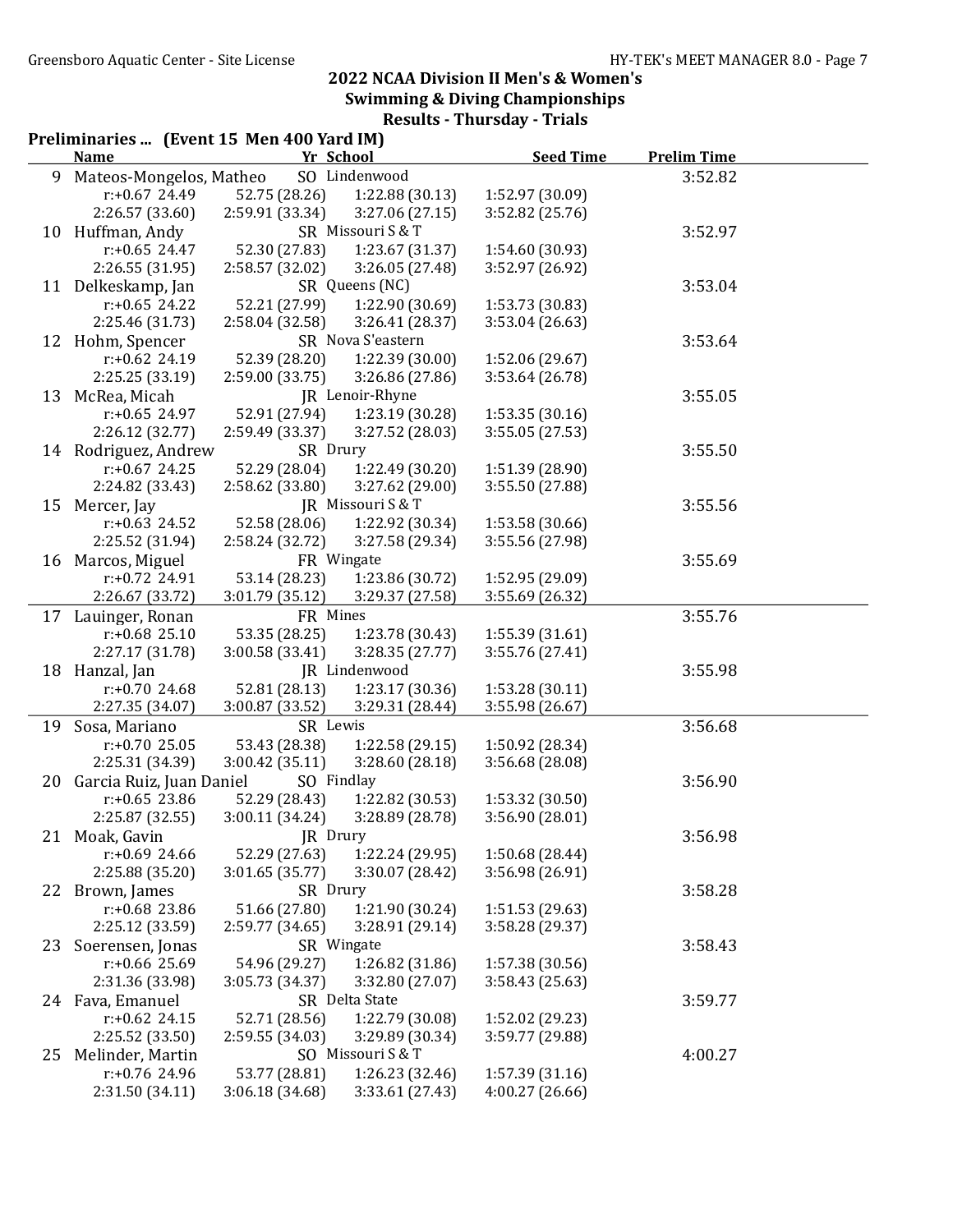|    | Preliminaries  (Event 15 Men 400 Yard IM)         |                 |                                               |                  |                    |  |
|----|---------------------------------------------------|-----------------|-----------------------------------------------|------------------|--------------------|--|
|    | <b>Name</b>                                       | Yr School       |                                               | <b>Seed Time</b> | <b>Prelim Time</b> |  |
|    | 26 Taylor, Rhys                                   | SR Lewis        |                                               |                  | 4:00.55            |  |
|    | $r: +0.72$ 24.66                                  | 53.27 (28.61)   | 1:25.74 (32.47)                               | 1:58.04 (32.30)  |                    |  |
|    | 2:30.65(32.61)                                    | 3:03.66 (33.01) | 3:32.45 (28.79)                               | 4:00.55(28.10)   |                    |  |
|    | 27 Barrett, Matt                                  |                 | JR Colorado Mesa                              |                  | 4:03.91            |  |
|    | $r: +0.72$ 25.52                                  | 55.01 (29.49)   | 1:27.89 (32.88)                               | 1:59.58 (31.69)  |                    |  |
|    | 2:33.43 (33.85)                                   | 3:07.44 (34.01) | 3:35.92 (28.48)                               | 4:03.91 (27.99)  |                    |  |
|    | 28 Troescher, Jacob                               |                 | FR Colorado Mesa                              |                  | 4:06.23            |  |
|    | $r: +0.71$ 26.14                                  | 55.74 (29.60)   | 1:27.30(31.56)                                | 1:58.45(31.15)   |                    |  |
|    | 2:33.73 (35.28)                                   | 3:09.62 (35.89) | 3:38.57 (28.95)                               | 4:06.23(27.66)   |                    |  |
|    | Henry, Aidan                                      |                 | FR Queens (NC)                                |                  | DQ                 |  |
|    | $r: +0.70$ 24.64                                  |                 | 1:22.86()                                     | 1:56.60 (33.74)  |                    |  |
|    | 2:26.37 (29.77)                                   | 2:59.58 (33.21) | 3:27.70 (28.12)                               | DQ (26.25)       |                    |  |
|    | Januario, Henrique                                |                 | FR Carson-Newman                              |                  | DQ                 |  |
|    | $r: +0.6024.12$                                   | 52.27 (28.15)   | 1:23.02 (30.75)                               | 1:53.27(30.25)   |                    |  |
|    | 2:25.15 (31.88)                                   |                 |                                               | DQ (27.39)       |                    |  |
|    |                                                   | 2:58.56(33.41)  | 3:26.66(28.10)                                |                  |                    |  |
|    | <b>Event 16 Women 200 Yard Freestyle</b>          |                 |                                               |                  |                    |  |
|    | NCAA DII: 1:44.44 N 2/10/2016 Patri Castro Ortega |                 |                                               |                  | Queens (NC)        |  |
|    |                                                   |                 | Meet: 1:45.27 M 3/12/2015 Patri Castro Ortega |                  | Queens (NC)        |  |
|    | <b>Name</b>                                       | Yr School       |                                               | <b>Seed Time</b> | <b>Prelim Time</b> |  |
|    | <b>Preliminaries</b>                              |                 |                                               |                  |                    |  |
|    | 1 Gumina, Monica                                  |                 | JR Queens (NC)                                |                  | 1:47.00            |  |
|    | $r: +0.70$ 24.31                                  | 51.59 (27.28)   | 1:19.32(27.73)                                | 1:47.00 (27.68)  |                    |  |
|    | 2 Caylor, Krystal                                 | 5Y Indy         |                                               |                  | 1:48.95            |  |
|    | $r: +0.71$ 24.82                                  | 52.58 (27.76)   | 1:20.69(28.11)                                | 1:48.95 (28.26)  |                    |  |
|    | 3 Meklensek, Tori                                 |                 | FR Simon Fraser                               |                  | 1:49.62            |  |
|    | $r: +0.69$ 25.06                                  | 52.41 (27.35)   | 1:20.71 (28.30)                               | 1:49.62 (28.91)  |                    |  |
|    | 4 Olivieri, Beatriz B                             | SR Rollins      |                                               |                  | 1:49.79            |  |
|    | $r: +0.7025.60$                                   | 53.45 (27.85)   | 1:21.71 (28.26)                               | 1:49.79 (28.08)  |                    |  |
|    | 5 White, Montana                                  |                 | FR Azusa Pacific                              |                  | 1:49.81            |  |
|    | $r: +0.79$ 25.40                                  | 52.82 (27.42)   | 1:21.58 (28.76)                               | 1:49.81 (28.23)  |                    |  |
|    | 6 Agger, Kate                                     | SR Wingate      |                                               |                  | 1:49.84            |  |
|    | $r: +0.72$ 25.74                                  | 53.31 (27.57)   | 1:21.54 (28.23)                               | 1:49.84 (28.30)  |                    |  |
|    |                                                   |                 | SR Colorado Mesa                              |                  |                    |  |
|    | 7 Wright, Kelsea                                  |                 |                                               |                  | 1:49.91            |  |
|    | $r: +0.75$ 25.64                                  | 53.07 (27.43)   | 1:21.19(28.12)                                | 1:49.91 (28.72)  |                    |  |
| 8  | Melilli, Danielle                                 |                 | JR Queens (NC)                                |                  | 1:49.95            |  |
|    | $r: +0.71$ 25.57                                  | 53.82 (28.25)   | 1:22.18 (28.36)                               | 1:49.95 (27.77)  |                    |  |
| 9  | Durkin, Keeley                                    |                 | SO West Chester                               |                  | 1:50.02            |  |
|    | $r: +0.63$ 25.95                                  | 53.64 (27.69)   | 1:21.72 (28.08)                               | 1:50.02 (28.30)  |                    |  |
|    | 10 Fox, Jordan                                    |                 | JR Wayne State                                |                  | 1:50.08            |  |
|    | r:+0.80 25.86                                     | 53.93 (28.07)   | 1:22.03(28.10)                                | 1:50.08 (28.05)  |                    |  |
|    | 11 Maruszczyk, Beata                              |                 | SO Lindenwood                                 |                  | 1:50.15            |  |
|    | $r: +0.65$ 25.62                                  | 53.59 (27.97)   | 1:21.89 (28.30)                               | 1:50.15(28.26)   |                    |  |
|    | 12 Grasso, Giulia                                 |                 | JR Queens (NC)                                |                  | 1:50.19            |  |
|    | $r: +0.63$ 25.52                                  | 53.76 (28.24)   | 1:22.06 (28.30)                               | 1:50.19(28.13)   |                    |  |
|    | 13 White, Lauren                                  |                 | <b>JR</b> Colorado Mesa                       |                  | 1:50.31            |  |
|    | $r: +0.73$ 25.70                                  | 53.86 (28.16)   | 1:22.39 (28.53)                               | 1:50.31 (27.92)  |                    |  |
|    | 14 Niness, Mikayla                                |                 | SO West Chester                               |                  | 1:50.38            |  |
|    | $r: +0.73$ 25.31                                  | 53.35 (28.04)   | 1:21.93 (28.58)                               | 1:50.38 (28.45)  |                    |  |
| 15 | Lawrence, Caroline                                |                 | FR Queens (NC)                                |                  | 1:50.49            |  |
|    | r:+0.72 25.79                                     | 53.57 (27.78)   | 1:21.96 (28.39)                               | 1:50.49 (28.53)  |                    |  |
|    |                                                   |                 |                                               |                  |                    |  |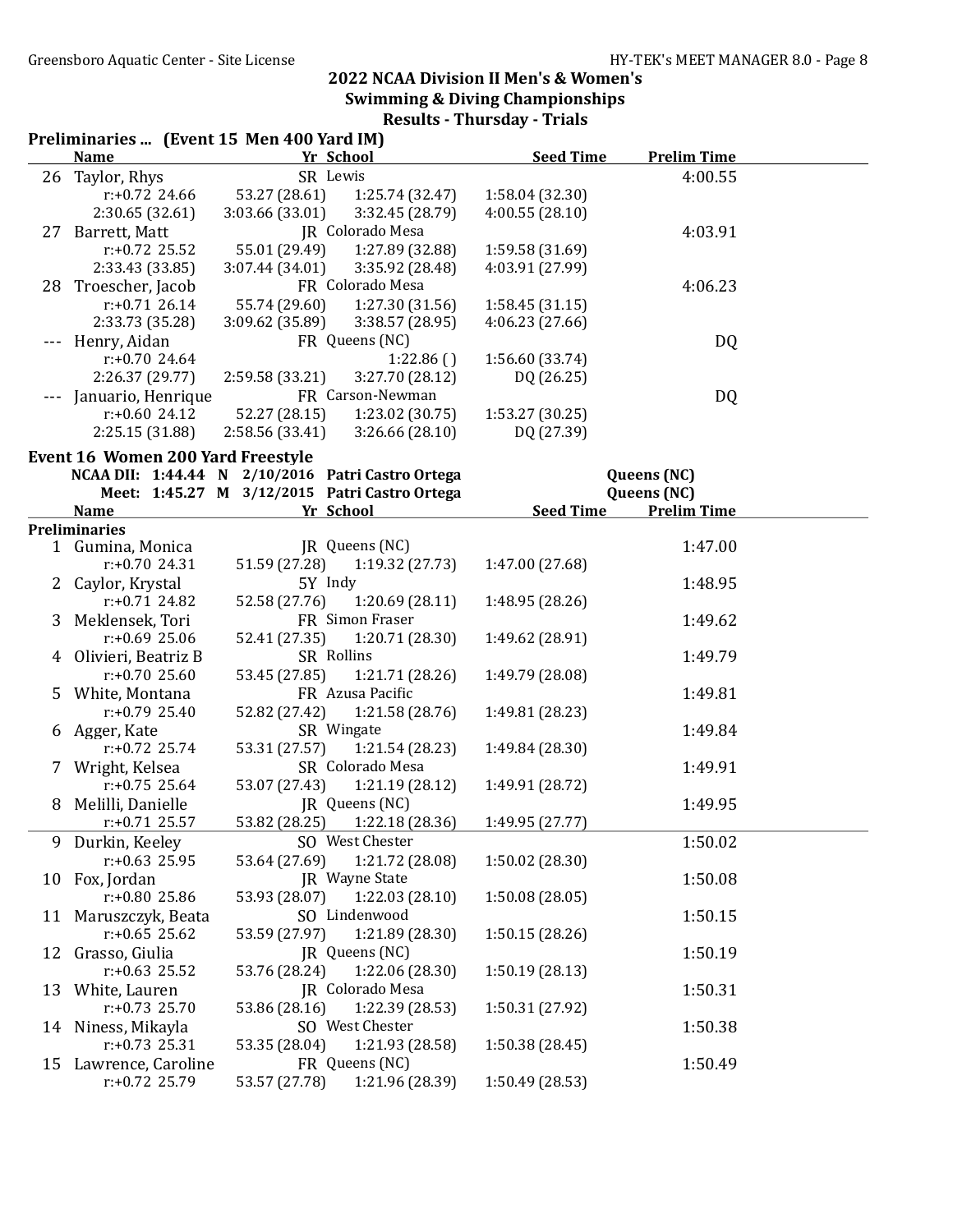|    | Preliminaries  (Event 16 Women 200 Yard Freestyle)<br><b>Name</b> | Yr School                 | <b>Seed Time</b>    | <b>Prelim Time</b> |         |
|----|-------------------------------------------------------------------|---------------------------|---------------------|--------------------|---------|
|    |                                                                   | 5Y Gannon                 |                     |                    |         |
|    | 16 Taraska, Silvija                                               |                           |                     |                    | 1:50.66 |
|    | $r+0.69$ 26.17                                                    | 54.04 (27.87)             | 1:22.45 (28.41)     | 1:50.66 (28.21)    |         |
|    | 17 Matoskova, Katerina                                            |                           | SO Colorado Mesa    |                    | 1:50.74 |
|    | $r: +0.87$ 26.12                                                  | 54.09 (27.97)             | 1:22.53 (28.44)     | 1:50.74 (28.21)    |         |
|    | 18 Rautemberg, Nicole                                             | SR Florida Tech           |                     |                    | 1:50.83 |
|    | $r: +0.77$ 25.22                                                  | 53.15 (27.93)             | 1:21.51 (28.36)     | 1:50.83 (29.32)    |         |
|    | 19 Mensah, Joselle                                                | FR Lindenwood             |                     |                    | 1:50.86 |
|    | $r: +0.86$ 25.27                                                  | 53.45 (28.18)             | 1:22.10 (28.65)     | 1:50.86 (28.76)    |         |
|    | *20 Raurich, Rafaela                                              | FR Drury                  |                     |                    | 1:51.07 |
|    | $r: +0.67$ 26.04                                                  | 54.03 (27.99)             | 1:22.44 (28.41)     | 1:51.07 (28.63)    |         |
|    | *20 Hoffmann, Jazzy                                               |                           | SO Florida Southern |                    | 1:51.07 |
|    | $r: +0.67$ 26.13                                                  | 54.41 (28.28)             | 1:22.57(28.16)      | 1:51.07 (28.50)    |         |
|    | 22 Traustadottir, Binna                                           | SO Indy                   |                     |                    | 1:51.37 |
|    | $r: +0.74$ 26.00                                                  | 53.91 (27.91)             | 1:22.80 (28.89)     | 1:51.37 (28.57)    |         |
|    | 23 Dany, Rebecca                                                  | SO Queens (NC)            |                     |                    | 1:51.57 |
|    | $r: +0.77$ 26.38                                                  | 54.37 (27.99)             | 1:22.99 (28.62)     | 1:51.57 (28.58)    |         |
|    | 24 Pozvai, Kiara                                                  | FR Henderson St.          |                     |                    | 1:51.69 |
|    | $r: +0.77$ 25.16                                                  | 53.10 (27.94)             | 1:22.11 (29.01)     | 1:51.69 (29.58)    |         |
|    | 25 Amorim, Marina                                                 | JR Drury                  |                     |                    | 1:51.71 |
|    | r:+0.89 26.49                                                     | 54.33 (27.84)             | 1:22.84 (28.51)     | 1:51.71 (28.87)    |         |
|    | 26 Goldthorpe, Megan                                              | SR Tampa                  |                     |                    | 1:51.76 |
|    | $r: +0.72$ 26.04                                                  | 54.33 (28.29)             | 1:23.18 (28.85)     | 1:51.76 (28.58)    |         |
|    | 27 Andrews, Lucie                                                 | FR Wingate                |                     |                    | 1:51.78 |
|    | $r: +0.77$ 25.69                                                  | 54.04 (28.35)             | 1:22.88 (28.84)     | 1:51.78 (28.90)    |         |
|    | 28 Reinertsen, Karianne                                           | SR Drury                  |                     |                    | 1:51.82 |
|    | $r: +0.78$ 26.35                                                  | 54.87 (28.52)<br>FR Tampa | 1:23.52(28.65)      | 1:51.82 (28.30)    |         |
|    | 29 Chestang, Emma<br>$r: +0.76$ 25.23                             | 52.91 (27.68)             | 1:22.09 (29.18)     |                    | 1:52.06 |
|    | 30 Rimmereide, Camilla                                            | SO Lindenwood             |                     | 1:52.06 (29.97)    | 1:52.09 |
|    | $r: +0.78$ 26.34                                                  | 54.45 (28.11)             | 1:23.23 (28.78)     | 1:52.09 (28.86)    |         |
|    | 31 Nelson, Michaela                                               | JR NMU                    |                     |                    | 1:52.36 |
|    | $r: +0.65$ 25.67                                                  | 54.04 (28.37)             | 1:22.84 (28.80)     | 1:52.36 (29.52)    |         |
|    | 32 Mikesell, Paige                                                | SR IUP                    |                     |                    | 1:52.52 |
|    | $r: +0.71$ 25.81                                                  | 54.07 (28.26)             | 1:23.34 (29.27)     | 1:52.52 (29.18)    |         |
|    | 33 McCann, Erin                                                   |                           | SR Florida Southern |                    | 1:52.55 |
|    | $r: +0.71$ 26.26                                                  | 54.55 (28.29)             | 1:23.40 (28.85)     | 1:52.55 (29.15)    |         |
|    | 34 De Boer, Anna                                                  | SR Queens (NC)            |                     |                    | 1:52.59 |
|    | $r: +0.70$ 25.53                                                  | 54.03 (28.50)             | 1:23.29 (29.26)     | 1:52.59 (29.30)    |         |
| 35 | Turner, Celeste                                                   | SR Delta State            |                     |                    | 1:52.75 |
|    | $r: +0.64$ 26.07                                                  | 54.66 (28.59)             | 1:23.77 (29.11)     | 1:52.75 (28.98)    |         |
|    | 36 Lee, Andrea                                                    | SR UMary                  |                     |                    | 1:52.87 |
|    | r:+0.91 26.07                                                     | 54.58 (28.51)             | 1:23.64 (29.06)     | 1:52.87 (29.23)    |         |
|    | 37 Sonnenberg, Karley                                             | FR McKendree              |                     |                    | 1:52.88 |
|    | $r: +0.76$ 25.49                                                  | 53.99 (28.50)             | 1:23.46 (29.47)     | 1:52.88 (29.42)    |         |
|    | 38 Daka, Anett                                                    | SO Saint Leo              |                     |                    | 1:53.04 |
|    | $r: +0.8026.18$                                                   | 54.20 (28.02)             | 1:23.74 (29.54)     | 1:53.04 (29.30)    |         |
|    | 39 Du Plessis, Ilinde                                             | SO Sioux Falls            |                     |                    | 1:53.28 |
|    | r:+0.82 27.07                                                     | 55.84 (28.77)             | 1:24.57 (28.73)     | 1:53.28 (28.71)    |         |
|    | 40 Perello Ferrer, Pilar                                          | JR NMU                    |                     |                    | 1:53.30 |
|    | $r: +0.68$ 26.28                                                  | 54.69 (28.41)             | 1:23.76 (29.07)     | 1:53.30 (29.54)    |         |
|    | 41 Preusse, Yasmin                                                | SR Drury                  |                     |                    | 1:53.38 |
|    | $r: +0.67$ 25.62                                                  | 54.14 (28.52)             | 1:23.34 (29.20)     | 1:53.38 (30.04)    |         |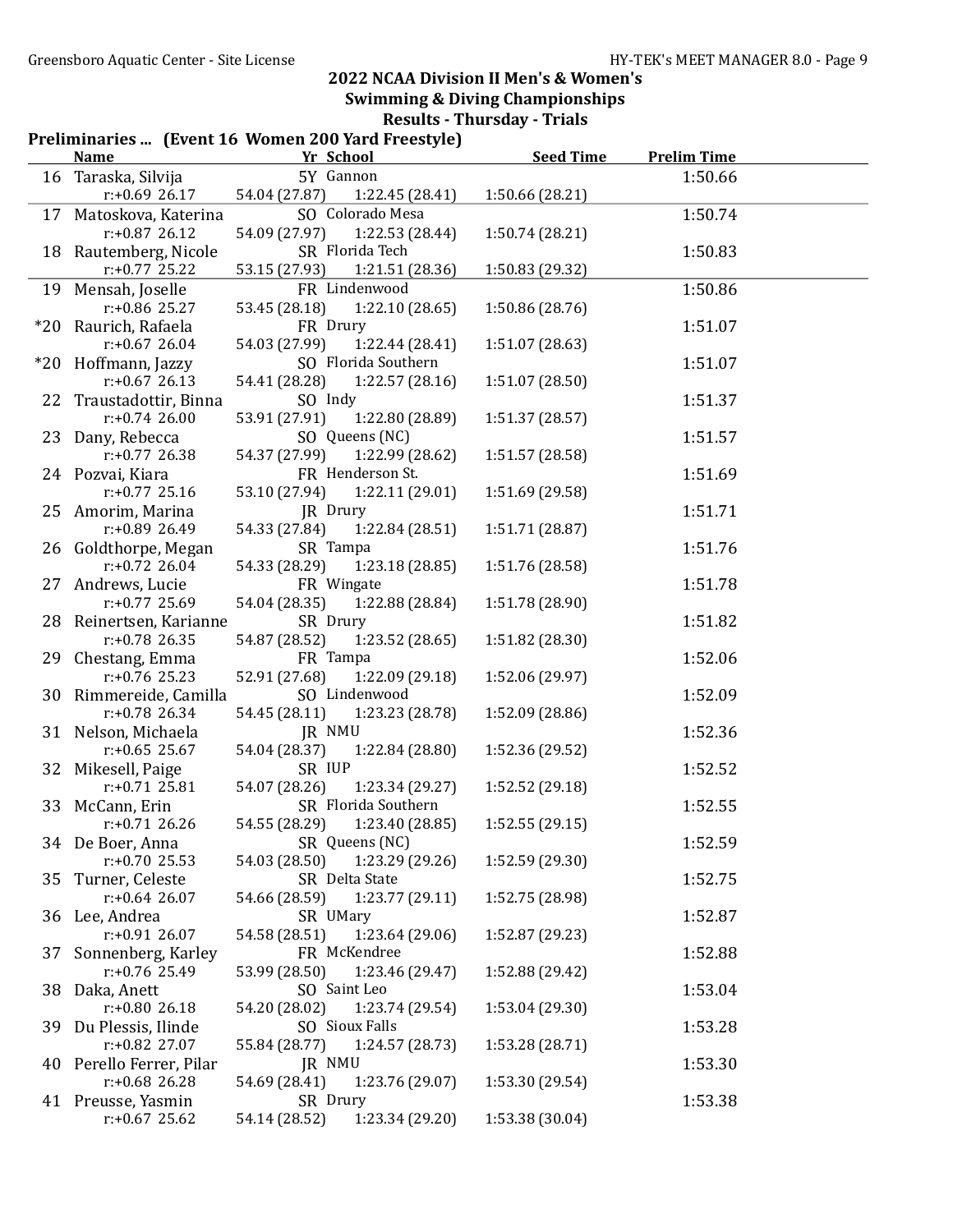Results - Thursday - Trials

| Preliminaries  (Event 16 Women 200 Yard Freestyle) |  |  |  |  |  |
|----------------------------------------------------|--|--|--|--|--|
|----------------------------------------------------|--|--|--|--|--|

|    | <b>Name</b>                     | Yr School     |                               | <b>Seed Time</b> | <b>Prelim Time</b> |  |
|----|---------------------------------|---------------|-------------------------------|------------------|--------------------|--|
|    | 42 Riegler, Meredith            |               | SO Lindenwood                 |                  | 1:53.68            |  |
|    | $r: +0.7026.71$                 |               | 55.35 (28.64) 1:24.59 (29.24) | 1:53.68 (29.09)  |                    |  |
|    | *43 Bushell, Josie              | SO Drury      |                               |                  | 1:53.74            |  |
|    | $r: +0.82$ 25.70                | 53.63 (27.93) | 1:23.14(29.51)                | 1:53.74 (30.60)  |                    |  |
|    | *43 Bonsanti Feniello, Vittoria |               | SR Saint Leo                  |                  | 1:53.74            |  |
|    | $r: +0.66$ 26.27                |               | 54.36 (28.09) 1:23.60 (29.24) | 1:53.74(30.14)   |                    |  |
|    | 45 Ortiz, Victoria              |               | FR Nova S'eastern             |                  | 1:53.84            |  |
|    | $r: +0.66$ 26.30                | 54.90 (28.60) | 1:24.09 (29.19)               | 1:53.84 (29.75)  |                    |  |
|    | 46 Vaselli, Leticia             | JR Indy       |                               |                  | 1:54.01            |  |
|    | $r: +0.66$ 25.78                |               | 54.38 (28.60) 1:24.07 (29.69) | 1:54.01 (29.94)  |                    |  |
|    | 47 Harris, Mackenzie            | SR Drury      |                               |                  | 1:54.14            |  |
|    | $r: +0.82$ 26.46                | 54.87 (28.41) | 1:24.38 (29.51)               | 1:54.14(29.76)   |                    |  |
| 48 | Bauer, Estelle                  |               | FR Nova S'eastern             |                  | 1:55.66            |  |
|    | $r: +0.79$ 25.85                |               | 54.73 (28.88) 1:25.06 (30.33) | 1:55.66(30.60)   |                    |  |
|    | Alves, Larissa                  | SO Lewis      |                               |                  | <b>DFS</b>         |  |

Event 17 Men 200 Yard Freestyle

 $\overline{a}$ 

|                      | NCAA DII: 1:32.46 N 3/10/2016 Dion Dreesens |                  | Queens (NC)        |
|----------------------|---------------------------------------------|------------------|--------------------|
|                      | Meet: 1:32.46 M 3/10/2016 Dion Dreesens     |                  | Queens (NC)        |
| <b>Name</b>          | Yr School                                   | <b>Seed Time</b> | <b>Prelim Time</b> |
| <b>Preliminaries</b> |                                             |                  |                    |
| 1 Kunert, Alex       | SR Queens (NC)                              |                  | 1:35.17            |
| $r: +0.64$ 22.15     | 46.43 (24.28)<br>1:11.10(24.67)             | 1:35.17(24.07)   |                    |
| 2 Cook-Weeks, Skyler | SR Queens (NC)                              |                  | 1:35.61            |
| $r: +0.61$ 22.23     | 46.46 (24.23)<br>1:11.15 (24.69)            | 1:35.61 (24.46)  |                    |
| 3 Van Leeuwen, Ruben | 5Y Lewis                                    |                  | 1:35.62            |
| $r: +0.72$ 22.07     | 46.47 (24.40)<br>1:11.18(24.71)             | 1:35.62 (24.44)  |                    |
| 4 Berecz, Balazs     | JR Queens (NC)                              |                  | 1:35.85            |
| $r: +0.67$ 21.96     | 46.28 (24.32)<br>1:10.91(24.63)             | 1:35.85 (24.94)  |                    |
| 5 Skinner, Xander    | 5Y McKendree                                |                  | 1:35.88            |
| $r: +0.66$ 21.95     | 46.21 (24.26)<br>1:10.67(24.46)             | 1:35.88 (25.21)  |                    |
| 6 Ostrowski, Karol   | SO Drury                                    |                  | 1:35.99            |
| $r: +0.71$ 21.74     | 46.24 (24.50)<br>1:11.40 (25.16)            | 1:35.99 (24.59)  |                    |
| 7 Lockhart, Ward     | SO Rollins                                  |                  | 1:36.16            |
| $r: +0.71$ 22.49     | 46.96 (24.47) 1:11.79 (24.83)               | 1:36.16 (24.37)  |                    |
| 8 Yavari, Alireza    | SO McKendree                                |                  | 1:36.23            |
| $r: +0.67$ 22.15     | 46.40 (24.25)<br>1:10.89 (24.49)            | 1:36.23 (25.34)  |                    |
| 9 Heredia, Brandon   | SR Oklahoma Christian                       |                  | J1:36.23           |
| $r: +0.64$ 21.52     | 45.67 (24.15)<br>1:10.74(25.07)             | 1:36.23 (25.49)  |                    |
| 10 Fath, Leo         | <b>JR</b> Simon Fraser                      |                  | 1:36.52            |
| $r: +0.64$ 22.74     | 46.82 (24.08)<br>1:11.86(25.04)             | 1:36.52 (24.66)  |                    |
| 11 Krastev, Radostin | FR Lindenwood                               |                  | 1:36.64            |
| $r: +0.69$ 22.40     | 46.90 (24.50) 1:11.83 (24.93)               | 1:36.64 (24.81)  |                    |
| 12 Flower, Thomas    | FR Nova S'eastern                           |                  | 1:36.76            |
| $r: +0.64$ 22.33     | 46.97 (24.64)<br>1:11.80 (24.83)            | 1:36.76 (24.96)  |                    |
| 13 Snitko, Marcel    | <b>IR</b> Wingate                           |                  | 1:37.02            |
| $r: +0.66$ 22.64     | 1:12.03 (24.71)<br>47.32 (24.68)            | 1:37.02 (24.99)  |                    |
| 14 Erwee, Luke       | SR Queens (NC)                              |                  | 1:37.08            |
| $r: +0.70$ 22.49     | 1:12.17 (24.85)<br>47.32 (24.83)            | 1:37.08 (24.91)  |                    |
| 15 Bielecki, Janek   | FR Fresno Pacific                           |                  | 1:37.59            |
| $r: +0.66$ 21.68     | 1:11.79(25.64)<br>46.15 (24.47)             | 1:37.59 (25.80)  |                    |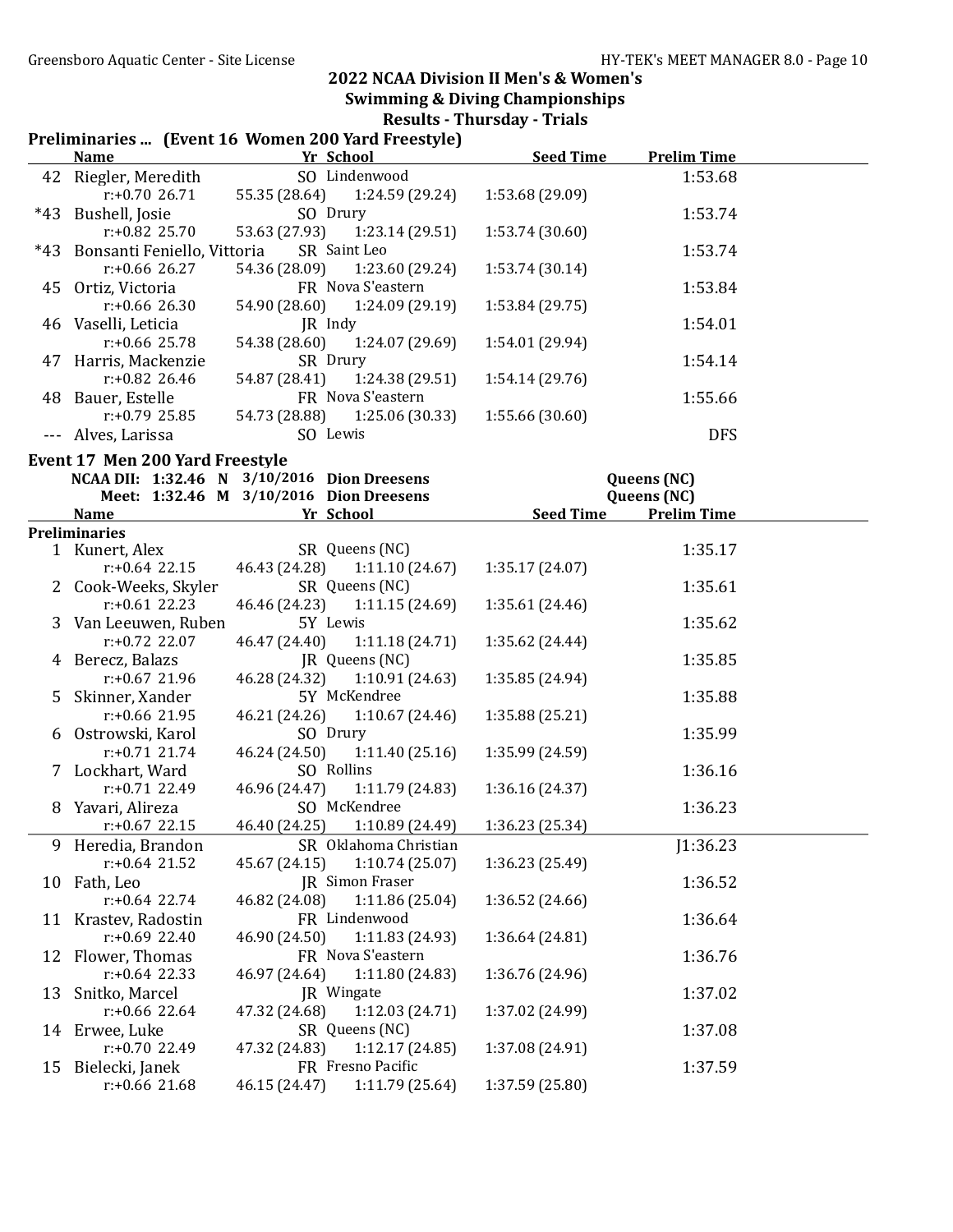| Preliminaries  (Event 17 Men 200 Yard Freestyle) |                                            |                                                        |                  |                    |  |
|--------------------------------------------------|--------------------------------------------|--------------------------------------------------------|------------------|--------------------|--|
|                                                  | <b>Name</b>                                | Yr School                                              | <b>Seed Time</b> | <b>Prelim Time</b> |  |
|                                                  | 16 Djaballah, Anisse                       | JR Drury                                               |                  | 1:37.75            |  |
|                                                  | $r: +0.76$ 22.80                           | 47.68 (24.88)<br>1:12.22(24.54)                        | 1:37.75 (25.53)  |                    |  |
|                                                  | 17 Vandergraaf, Ean                        | SR Drury                                               |                  | 1:37.77            |  |
|                                                  | r:+0.62 22.59                              | 47.22 (24.63)<br>1:12.25(25.03)                        | 1:37.77 (25.52)  |                    |  |
|                                                  | 18 Laperriere, Matheus                     | <b>JR</b> Colorado Mesa                                |                  | 1:37.95            |  |
|                                                  | $r: +0.66$ 22.39                           | 46.64 (24.25)<br>1:11.62 (24.98)                       | 1:37.95 (26.33)  |                    |  |
|                                                  | 19 Rosado, Victor                          | FR Oklahoma Christian                                  |                  | 1:38.03            |  |
|                                                  | $r: +0.67$ 22.93                           | 47.64 (24.71)<br>1:13.34(25.70)                        | 1:38.03 (24.69)  |                    |  |
|                                                  | 20 Masmoudi, Momo                          | JR Lynn                                                |                  | 1:38.07            |  |
|                                                  | $r: +0.63$ 22.88                           | 47.71 (24.83)<br>1:12.95 (25.24)                       | 1:38.07 (25.12)  |                    |  |
|                                                  | 21 Miret Sala, Roger                       | JR Grand Valley                                        |                  | 1:38.08            |  |
|                                                  | r:+0.72 22.99                              | 47.90 (24.91)<br>1:13.13(25.23)                        | 1:38.08 (24.95)  |                    |  |
|                                                  | *22 Mourao, Davi                           | FR Drury                                               |                  | 1:38.12            |  |
|                                                  | $r: +0.70$ 22.79                           | 47.28 (24.49)<br>1:12.63(25.35)                        | 1:38.12 (25.49)  |                    |  |
|                                                  | *22 Kiszczak, Kuba                         | FR Colorado Mesa                                       |                  | 1:38.12            |  |
|                                                  | $r: +0.65$ 21.92                           | 1:12.69(26.02)<br>46.67 (24.75)                        | 1:38.12 (25.43)  |                    |  |
|                                                  | 24 Oliveira, Elder                         | <b>JR</b> Florida Southern                             |                  | 1:38.15            |  |
|                                                  | $r: +0.68$ 22.85                           | 47.51 (24.66)<br>1:13.01(25.50)                        | 1:38.15(25.14)   |                    |  |
|                                                  | 25 Wiedemeier, Connor                      | JR Missouri S & T                                      |                  | 1:38.41            |  |
|                                                  | $r: +0.65$ 22.48                           | 47.27 (24.79)<br>1:12.87(25.60)                        | 1:38.41 (25.54)  |                    |  |
|                                                  | 26 Bosch, Matthew                          | FR Grand Valley                                        |                  | 1:38.48            |  |
|                                                  | $r: +0.73$ 22.53                           | 47.31 (24.78)<br>1:13.05(25.74)                        | 1:38.48 (25.43)  |                    |  |
|                                                  | 27 Alessandrini, Luca                      | FR Nova S'eastern                                      |                  | 1:38.52            |  |
|                                                  | $r: +0.73$ 22.91                           | 47.71 (24.80)<br>1:12.98(25.27)                        | 1:38.52 (25.54)  |                    |  |
|                                                  | 28 Hieber, Eric                            | SO Grand Valley                                        |                  | 1:38.93            |  |
|                                                  | $r: +0.67$ 22.21                           | 46.74 (24.53)<br>1:12.67(25.93)                        | 1:38.93 (26.26)  |                    |  |
|                                                  | 29 Jaworski, Vincent                       | SO Lindenwood                                          |                  | 1:39.10            |  |
|                                                  | $r: +0.71$ 22.85                           | 47.59 (24.74)<br>1:13.19(25.60)                        | 1:39.10 (25.91)  |                    |  |
|                                                  | 30 Ricca, Chance                           | FR Rollins                                             |                  | 1:39.22            |  |
|                                                  | r:+0.69 22.78                              | 47.75 (24.97)<br>1:13.32(25.57)                        | 1:39.22 (25.90)  |                    |  |
|                                                  | 31 Hedeen, Christian                       | JR Indy                                                |                  | 1:39.27            |  |
|                                                  | $r: +0.71$ 23.65                           | 49.07 (25.42)<br>1:14.23(25.16)                        | 1:39.27 (25.04)  |                    |  |
|                                                  | 32 Graham, Alexander                       | 5Y Missouri S & T                                      |                  | 1:39.44            |  |
|                                                  | $r: +0.66$ 23.49<br>33 Peristeridis, Keith | 48.44 (24.95)<br>1:13.80(25.36)<br>SO Florida Southern | 1:39.44 (25.64)  |                    |  |
|                                                  | $r: +0.71$ 23.35                           |                                                        |                  | 1:39.50            |  |
|                                                  | 34 Wahby, Ahmed                            | 48.24 (24.89)<br>1:13.49 (25.25)<br>5Y Drury           | 1:39.50 (26.01)  | 1:39.54            |  |
|                                                  | r:+0.70 22.92                              | 48.20 (25.28)<br>1:13.96 (25.76)                       | 1:39.54 (25.58)  |                    |  |
|                                                  | 35 Nava, Carlos                            | SO Saint Leo                                           |                  | 1:39.68            |  |
|                                                  | $r: +0.63$ 22.56                           | 47.12 (24.56)<br>1:12.68 (25.56)                       | 1:39.68 (27.00)  |                    |  |
|                                                  | *36 Wenk, Sebastian                        | SR Indy                                                |                  | 1:39.81            |  |
|                                                  | $r: +0.65$ 22.58                           | 47.34 (24.76)<br>1:13.10(25.76)                        | 1:39.81 (26.71)  |                    |  |
| $*36$                                            | Thomas, Andy                               | JR Bloomsburg                                          |                  | 1:39.81            |  |
|                                                  | $r: +0.60$ 22.41                           | 47.45 (25.04)<br>1:13.42 (25.97)                       | 1:39.81 (26.39)  |                    |  |
|                                                  | 38 Fountain, Josh                          | SR Lynn                                                |                  | 1:39.91            |  |
|                                                  | $r: +0.72$ 23.30                           | 48.16 (24.86)<br>1:13.97(25.81)                        | 1:39.91 (25.94)  |                    |  |
|                                                  | 39 Bretas, Igor                            | SR Carson-Newman                                       |                  | 1:40.03            |  |
|                                                  | $r: +0.75$ 22.75                           | 1:13.87(26.16)<br>47.71 (24.96)                        | 1:40.03(26.16)   |                    |  |
| 40                                               | Prostran, Luka                             | <b>JR</b> Florida Southern                             |                  | 1:40.39            |  |
|                                                  | $r: +0.71$ 23.49                           | 48.69 (25.20)<br>1:14.46(25.77)                        | 1:40.39 (25.93)  |                    |  |
| 41                                               | Orru', Michele                             | FR Wingate                                             |                  | 1:40.76            |  |
|                                                  | $r: +0.67$ 23.48                           | 48.86 (25.38)<br>1:14.75 (25.89)                       | 1:40.76 (26.01)  |                    |  |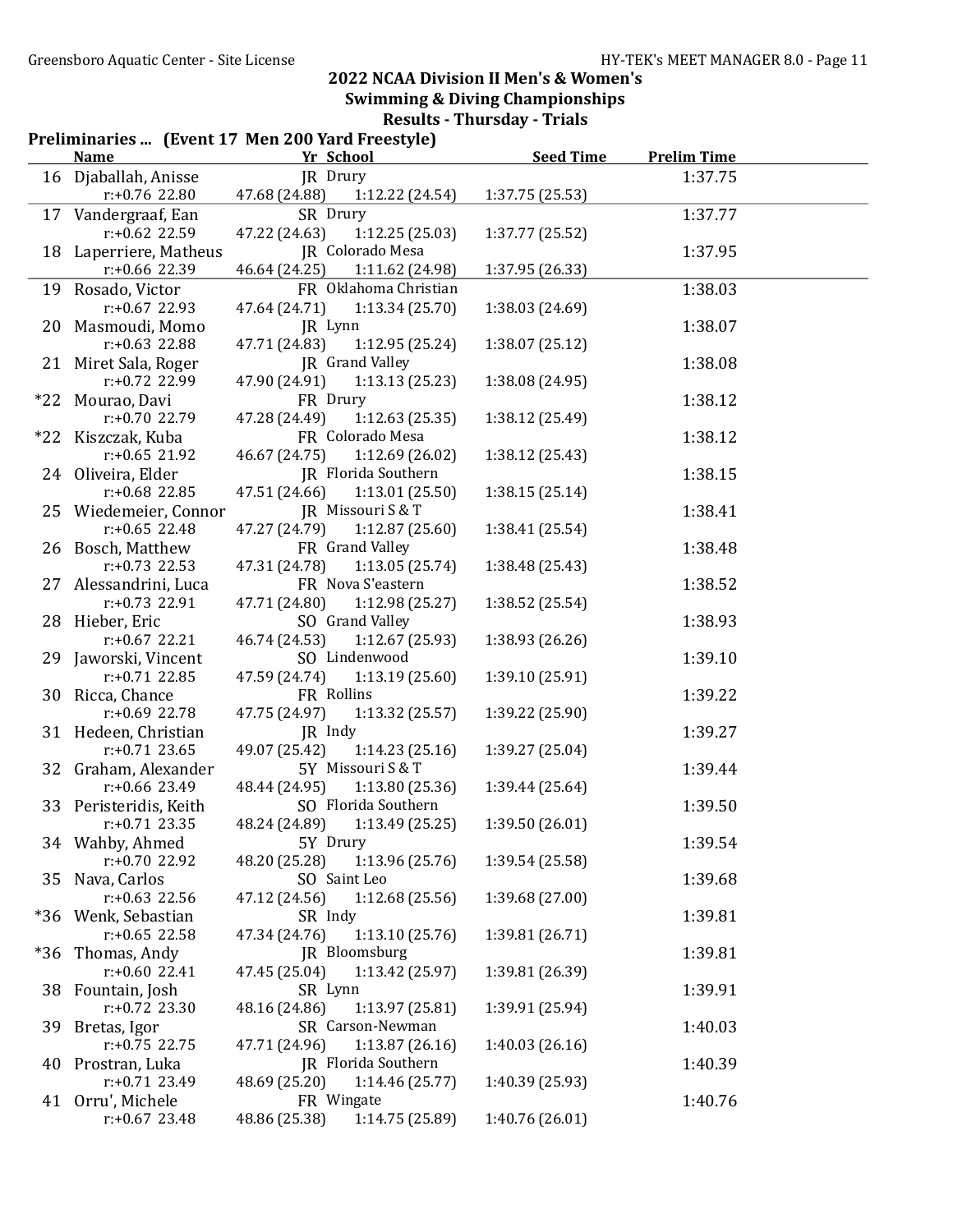| <b>Event 13S Men 100 Yard Butterfly Swim-off</b> |                                         |                 |                                          |                    |                |
|--------------------------------------------------|-----------------------------------------|-----------------|------------------------------------------|--------------------|----------------|
| 44.32 N<br><b>NCAA DII:</b>                      | 3/14/2019 Marius Kusch                  |                 |                                          | Queens (NC)        |                |
| Meet:                                            | 44.32 M 3/14/2019 Marius Kusch          |                 |                                          | Queens (NC)        |                |
| <b>Name</b>                                      | Yr School                               |                 |                                          | <b>Finals Time</b> |                |
| - Swim-off                                       |                                         |                 |                                          |                    |                |
| 1 Wolsek, Michael                                | SO Wayne State                          |                 |                                          | 46.89              |                |
| $r: +0.60$ 21.78                                 | 46.89 (25.11)<br>SR Delta State         |                 |                                          |                    |                |
| 2 Bracco, Federico<br>$r: +0.68$ 22.03           | 47.01 (24.98)                           |                 |                                          | 47.01              |                |
|                                                  |                                         |                 |                                          |                    |                |
| Event 17S Men 200 Yard Freestyle Swim-off        |                                         |                 |                                          |                    |                |
| NCAA DII: 1:32.46 N                              | 3/10/2016 Dion Dreesens                 |                 | Queens (NC)                              |                    |                |
|                                                  | Meet: 1:32.46 M 3/10/2016 Dion Dreesens |                 |                                          | Queens (NC)        |                |
| <b>Name</b><br>- Swim-off                        | Yr School                               |                 |                                          | <b>Finals Time</b> |                |
| 1 Yavari, Alireza                                | SO McKendree                            |                 |                                          | 1:36.17            |                |
| $r: +0.64$ 22.44                                 | 46.75 (24.31)                           | 1:11.44(24.69)  | 1:36.17 (24.73)                          |                    |                |
| 2 Heredia, Brandon                               | SR Oklahoma Christian                   |                 |                                          | 1:36.96            |                |
| $r: +0.64$ 21.72                                 | 45.98 (24.26)                           | 1:11.27 (25.29) | 1:36.96 (25.69)                          |                    |                |
| <b>Scores - Women</b>                            |                                         |                 |                                          |                    |                |
|                                                  |                                         |                 |                                          |                    |                |
|                                                  |                                         |                 | Women - Team Rankings - Through Event 18 |                    |                |
| 1. Queens (Nc)                                   |                                         | 157             | 2. Nova S'Eastern                        |                    | 129            |
| 3. Indy                                          |                                         | 126             | 4. Drury                                 |                    | 111            |
| 5. Carson-Newman                                 |                                         | 53              | 6. Wingate                               |                    | 52             |
| 7. Lindenwood                                    |                                         | 47              | 8. Tampa                                 |                    | 44             |
| 9. West Chester                                  |                                         | 43              | 10. Nmu                                  |                    | 40             |
| 11. Msu Mankato                                  |                                         | 39              | 12. Delta State                          |                    | 38             |
| 12. West Florida                                 |                                         | 38              | 14. Simon Fraser                         |                    | 27             |
| 15. Colorado Mesa                                |                                         | 24              | 16. Lynn                                 |                    | 21             |
| 17. McKendree                                    |                                         | 18              | 18. Augustana                            |                    | 15             |
| 19. Wayne State                                  |                                         | 14              | 19. Florida Tech                         |                    | 14             |
| 21. Florida Southern                             |                                         | $\overline{7}$  | 22. Henderson St.                        |                    | $\mathsf S$    |
| 22. Mines                                        |                                         | $\mathsf S$     | 24. Iup                                  |                    | $\overline{3}$ |
| 25. St Cloud St                                  |                                         | $\overline{2}$  | 25. Umsl                                 |                    | $\overline{2}$ |
|                                                  |                                         |                 |                                          |                    |                |
| <b>Scores - Men</b>                              |                                         |                 |                                          |                    |                |
|                                                  |                                         |                 | Men - Team Rankings - Through Event 18   |                    |                |
| 1. Queens (Nc)                                   |                                         | 181             | 2. Indy                                  |                    | 154            |
| 3. Drury                                         |                                         | 144             | 4. McKendree                             |                    | 79             |
| 5. Colorado Mesa                                 |                                         | 74              | 6. Lindenwood                            |                    | 71             |
| 6. Findlay                                       |                                         | 71              | 8. Wingate                               |                    | 67             |
| 9. Wayne State                                   |                                         | 48              | 10. Florida Southern                     |                    | 45             |
| 11. Nova S'Eastern                               |                                         | 43              | 12. Carson-Newman                        |                    | 34             |
| 13. Delta State                                  |                                         | 31              | 13. Grand Valley                         |                    | 31             |
| 15. Oklahoma Christian                           |                                         | 30              | 16. Henderson St.                        |                    | 28             |
| 17. Rollins                                      |                                         | 25              | 18. Missouri S & T                       |                    | 24             |
| 19. St Cloud St                                  |                                         | 22              | 20. Simon Fraser                         |                    | 17             |
| 21. Nmu                                          |                                         | 13              | 22. Clarion University                   |                    | 4              |
|                                                  |                                         |                 |                                          |                    |                |